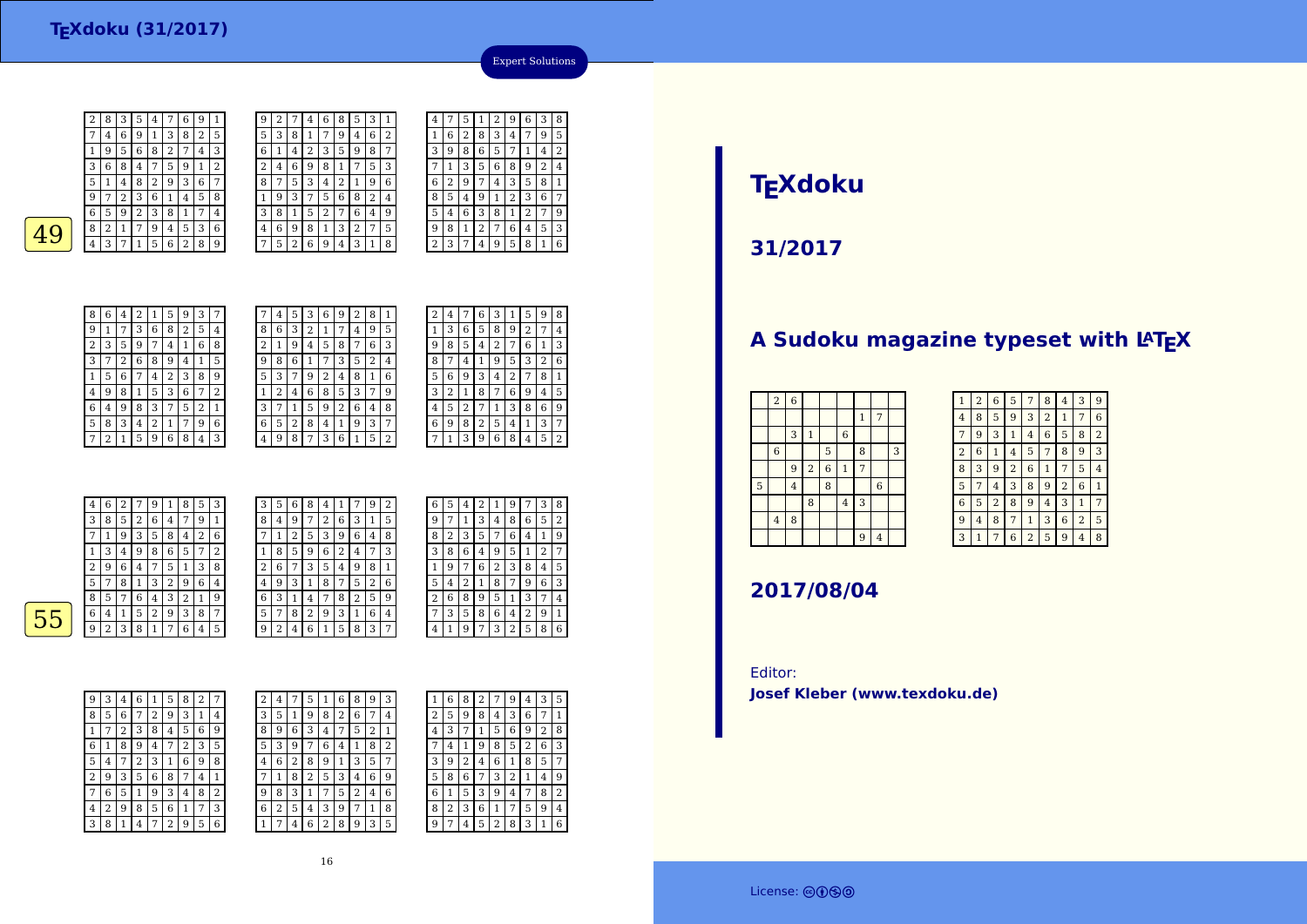## **TEXdoku (31/2017)**

Intermediate Solutions

|   | 9              |   | $\,2$       | 8 | $\bf 4$        | 3 |             |                |                |
|---|----------------|---|-------------|---|----------------|---|-------------|----------------|----------------|
|   | $\overline{4}$ |   |             |   | $\overline{2}$ |   |             |                |                |
|   |                |   | 7           |   |                |   | 5           |                |                |
|   |                |   |             |   | 5              |   |             | 8              |                |
|   |                |   |             |   |                |   |             | $\overline{9}$ |                |
|   |                |   |             |   |                | 9 | 7           |                |                |
|   |                |   |             |   | 7              |   | $\,$ 6 $\,$ |                |                |
|   | 8              |   |             | 5 |                |   | 9           |                |                |
| 1 |                | 6 | $\mathbf 5$ |   | 8              |   |             | 7              | $\overline{2}$ |
|   |                |   |             |   |                |   |             |                |                |

|   |   |   |                  |   |                |                | $\overline{a}$ |                |
|---|---|---|------------------|---|----------------|----------------|----------------|----------------|
|   |   |   | $\boldsymbol{2}$ | 8 | 9              |                |                | 3              |
| 7 |   |   |                  |   |                | 8              |                | 5              |
| 5 |   |   |                  |   |                | $\mathbf{1}$   |                | $\overline{a}$ |
|   |   |   |                  |   |                |                | 9              | $\overline{6}$ |
|   |   |   | 9                | 7 | 3              |                |                |                |
|   |   |   |                  | 5 |                | $\overline{6}$ |                |                |
|   | 8 |   | 3                |   | $\overline{6}$ |                | $\mathbf{1}$   | 9              |
|   |   | 5 |                  |   | $\mathbf{1}$   |                |                |                |

Simple

|  | $\mathcal{L}^{\text{max}}_{\text{max}}$ and $\mathcal{L}^{\text{max}}_{\text{max}}$ and $\mathcal{L}^{\text{max}}_{\text{max}}$ |  |
|--|---------------------------------------------------------------------------------------------------------------------------------|--|
|  |                                                                                                                                 |  |

| 6                |             |             |             |         |   |                |   |   |
|------------------|-------------|-------------|-------------|---------|---|----------------|---|---|
|                  |             |             | $\,1$       | 2       |   | 3              | 7 |   |
|                  |             |             | 9           | $\,1\,$ | 8 | $\overline{a}$ |   |   |
|                  |             |             | $\mathbf 5$ |         |   |                |   | 9 |
|                  |             |             | 6           | 7       |   | 8              | 5 |   |
| $\overline{2}$   | $\,$ 6 $\,$ |             | 7           |         |   | $\,1\,$        |   |   |
|                  | 7           | $\mathbf 1$ | 8           | 5       | 3 |                | 6 |   |
| $\boldsymbol{9}$ |             | 8           |             |         |   |                |   | 5 |

|                |              |                | $\overline{6}$ | 3              |                | 9           | 5           |
|----------------|--------------|----------------|----------------|----------------|----------------|-------------|-------------|
|                |              | 3              |                |                | 7              |             |             |
|                |              | $\mathbf 1$    |                | 9              |                |             |             |
| $\overline{9}$ |              | 8              |                | $\overline{2}$ | $\mathbf{1}$   |             |             |
| 3              |              |                |                | 6              |                |             |             |
|                |              |                |                | 8              |                | $\,$ 6 $\,$ | $\sqrt{2}$  |
|                | $\mathbf{1}$ | $\overline{6}$ |                |                | $\overline{2}$ |             | 3           |
| $\overline{2}$ |              |                |                |                |                | 5           | $\,$ 6 $\,$ |
| 8              |              |                |                |                |                |             | 7           |

| $\overline{6}$ |   |            | $\overline{a}$ |            | $\mathbf{1}$   |                |   |   |
|----------------|---|------------|----------------|------------|----------------|----------------|---|---|
|                | 4 |            | 3              | 5          | 7              |                | 2 |   |
|                |   |            |                |            | 8              |                |   |   |
|                |   | 5          |                | $\sqrt{2}$ |                |                |   |   |
|                |   |            | $\,$ 6 $\,$    |            |                | 7              | 8 |   |
| 8              |   |            |                |            | $\overline{4}$ |                |   |   |
|                |   | $\sqrt{ }$ | $\bf{4}$       |            |                | $\overline{6}$ |   | 5 |
| $\overline{2}$ |   |            |                |            | 3              | $\mathbf 1$    |   | 8 |
| 1              | 5 |            |                |            |                |                |   |   |

|                |   |   |       |                         | 7 |                           |       | 8                       |
|----------------|---|---|-------|-------------------------|---|---------------------------|-------|-------------------------|
|                | 9 |   | $\,6$ |                         |   | $\sqrt{2}$                |       |                         |
| $\overline{4}$ |   |   |       |                         |   |                           | 6     | 7                       |
|                |   | 8 | 7     |                         |   | $\ensuremath{\mathsf{3}}$ |       |                         |
|                |   | 3 |       | 8                       |   | 9                         |       | $\,2$                   |
| $\,2$          |   |   |       |                         |   |                           |       | 5                       |
| $\overline{9}$ |   |   |       |                         |   | 7                         | $\,2$ | $\overline{\mathbf{4}}$ |
|                |   |   |       | $\overline{\mathbf{4}}$ |   | 5                         | 3     |                         |
| $\overline{6}$ |   |   |       |                         |   |                           |       |                         |

| 9 | 2 | 1 | 6 | 7 | З | 5 | 4              | 8 |
|---|---|---|---|---|---|---|----------------|---|
| 5 | 3 | 6 | 8 | 4 | 9 | 2 | 1              | 7 |
|   | 8 | 4 | 1 | 5 | 2 | 9 | 6              | 3 |
| 2 | 9 | 3 | 5 | 8 | 1 | 4 | 7              | 6 |
| 4 | 1 | 5 |   | 9 | 6 | 8 | 3              | 2 |
| 6 | 7 | 8 | 2 | 3 | 4 | 1 | 5              | 9 |
|   | 4 |   | 9 | 6 | 8 | 3 | $\overline{2}$ | 5 |
| 8 | 6 | 2 | 3 | 1 | 5 | 7 | 9              | 4 |
| 3 | 5 | 9 | 4 | 2 | 7 | 6 | 8              | 1 |
|   |   |   |   |   |   |   |                |   |

| 3 | 5 | 2 | 6              | 9 | 4 | 8 | 1 | 7 |
|---|---|---|----------------|---|---|---|---|---|
|   | 4 | 1 | 5              | 8 | 2 | 9 | 6 | 3 |
| 6 | 8 | 9 | 1              | 3 | 7 | 5 | 4 | 2 |
| 5 | 2 | 4 | 9              | 7 | 6 | 1 | 3 | 8 |
| 8 | 1 | 7 | 3              | 2 | 5 | 6 | 9 | 4 |
| 9 | 6 | 3 | 4              | 1 | 8 |   | 2 | 5 |
| 2 | 3 | 8 |                | 6 | 9 | 4 | 5 | 1 |
| 1 | 9 | 5 | 8              | 4 | 3 | 2 | 7 | 6 |
| 4 | 7 | 6 | $\overline{2}$ | 5 | 1 | 3 | 8 | 9 |

| 2 |   | 6 | 3 | 8              |   | g              | 5              | 4 |
|---|---|---|---|----------------|---|----------------|----------------|---|
| 3 | 5 |   | 2 | 9              | 4 | 1              | 8              | 6 |
| 4 | 8 | 9 | 5 | 1              | 6 | 7              | 3              | 2 |
| 5 | 4 | 3 | 1 | 7              | 2 | 6              | 9              | 8 |
| 1 | 6 | 8 | 9 | 3              | 5 | $\overline{2}$ | 4              | 7 |
| 9 | 7 | 2 | 6 | 4              | 8 | 5              | 1              | 3 |
| 8 | 3 | 5 | 7 | $\overline{2}$ | 9 | 4              | 6              | 1 |
| 7 | 9 | 4 | 8 | 6              | 1 | 3              | $\overline{2}$ | 5 |
| 6 | 2 |   | 4 | 5              | 3 | 8              |                | 9 |

| 6 | 4 | З |                | 2 | 1 | 8 | 9 | 5 |
|---|---|---|----------------|---|---|---|---|---|
| 8 | 5 | 1 | 3              | 4 | 9 | 2 | 6 | 7 |
| 2 | 7 | 9 | 6              | 8 | 5 | 3 | 1 | 4 |
| 7 | 9 | 8 | $\overline{c}$ | 5 | 6 | 1 | 4 | 3 |
| 4 | 6 | 2 | 8              | 1 | 3 | 5 | 7 | 9 |
| 1 | 3 | 5 | 9              | 7 | 4 | 6 | 2 | 8 |
| 5 | 8 | 7 | 4              | 6 | 2 | 9 | 3 | 1 |
| 9 | 1 | 6 | 5              | 3 | 7 | 4 | 8 | 2 |
| 3 | 2 | 4 | 1              | 9 | 8 | 7 | 5 | 6 |

| 2 | 9 | 1              | 4              | 8            | 5 | 3              | 7              | 6 |
|---|---|----------------|----------------|--------------|---|----------------|----------------|---|
| 6 | 4 | 8              | 3              | 2            | 7 | 5              | 9              | 1 |
| 5 | 7 | 3              | 9              | $\mathbf{1}$ | 6 | 8              | $\overline{2}$ | 4 |
| 3 | 1 | 5              | $\overline{c}$ | 7            | 9 | 6              | 4              | 8 |
| 9 | 2 | 6              | 5              | 4            | 8 | 7              | 1              | 3 |
| 4 | 8 | 7              | 6              | 3            | 1 | 9              | 5              | 2 |
| 8 | 5 | $\overline{2}$ | 7              | 6            | 4 | 1              | 3              | 9 |
| 7 | 6 | 4              | 1              | 9            | 3 | $\overline{2}$ | 8              | 5 |
|   | 3 | 9              | 8              | 5            | 2 | 4              | 6              | 7 |
|   |   |                |                |              |   |                |                |   |

| 4 | 1 |                | 5 | 9              | 6 | 3              | 8              | 2 |
|---|---|----------------|---|----------------|---|----------------|----------------|---|
| 2 | 6 | 9              | 3 | $\mathbf{1}$   | 8 | 7              | 4              | 5 |
| 8 | 5 | 3              | 7 | $\overline{2}$ | 4 | 9              | 6              | 1 |
| 5 | 3 | 6              | 9 | 8              | 2 | 1              | 7              | 4 |
| 9 | 2 | 4              | 1 | 6              | 7 | 5              | 3              | 8 |
| 1 | 7 | 8              | 4 | 3              | 5 | $\overline{c}$ | 9              | 6 |
| 3 | 9 | 5              | 6 | 4              | 1 | 8              | $\overline{2}$ | 7 |
| 6 | 8 | 1              | 2 | 7              | 3 | 4              | 5              | 9 |
|   | 4 | $\overline{2}$ | 8 | 5              | 9 | 6              | 1              | 3 |

| 1 | 3 | 7 | $\overline{2}$ | 9              | 4 | 6 | 5              | 8              |
|---|---|---|----------------|----------------|---|---|----------------|----------------|
| 8 | 4 | 5 | 3              | 7              | 6 | 9 | $\overline{2}$ | 1              |
| 6 | 2 | 9 | 5              | 1              | 8 | 3 | 7              | 4              |
| 2 | 6 | 1 | 7              | 3              | 5 | 8 | 4              | 9              |
| 7 | 5 | 4 | 9              | 8              | 1 | 2 | 6              | 3              |
| 9 | 8 | 3 | 4              | 6              | 2 | 5 | 1              | 7              |
| 4 |   | 6 | 8              | $\overline{2}$ | 3 | 1 | 9              | 5              |
| 5 | 1 | 8 | 6              | 4              | 9 | 7 | 3              | $\overline{2}$ |
| 3 | 9 | 2 | 1              | 5              | 7 | 4 | 8              | 6              |

| 9              | 3 | 7 | $\overline{2}$ | 8 | 5 | 4 | 1 | 6 |  |
|----------------|---|---|----------------|---|---|---|---|---|--|
| 5              | 4 | 8 | 6              | 3 | 1 | 2 | 7 | 9 |  |
| 1              | 2 | 6 |                | 4 | 9 | 3 | 5 | 8 |  |
| 8              | 5 | 2 | 3              | 7 | 6 | 1 | 9 | 4 |  |
|                | 6 | 3 | 1              | 9 | 4 | 5 | 8 | 2 |  |
| 4              | 9 | 1 | 5              | 2 | 8 | 7 | 6 | 3 |  |
| 3              | 8 | 5 | 4              | 6 | 7 | 9 | 2 | 1 |  |
| 6              | 7 | 4 | 9              | 1 | 2 | 8 | 3 | 5 |  |
| $\overline{2}$ | 1 | 9 | 8              | 5 | 3 | 6 | 4 | 7 |  |

| 1 | 8              | 4 | 3              | 9 | 2 | 6 | 5              |   |
|---|----------------|---|----------------|---|---|---|----------------|---|
| 3 | 7              | 2 | 6              | 1 | 5 | 8 | 4              | 9 |
| 6 | 5              | 9 | 8              | 7 | 4 | 2 | 3              | 1 |
| 2 | 1              | 8 | 7              | 3 | 9 | 5 | 6              | 4 |
| 9 | 3              | 7 | 5              | 4 | 6 | 1 | 8              | 2 |
| 5 | 4              | 6 | 1              | 2 | 8 | 7 | 9              | 3 |
| 7 | $\overline{2}$ | 5 | 4              | 6 | 3 | 9 | 1              | 8 |
| 4 | 6              | 1 | 9              | 8 | 7 | 3 | $\overline{2}$ | 5 |
| 8 | 9              | 3 | $\overline{2}$ | 5 | 1 | 4 | 7              | 6 |

| 3 | 4 | 6 |   | 2 | 9 | 5 |   | 8              |  |
|---|---|---|---|---|---|---|---|----------------|--|
| 5 | 7 | 9 | 8 | 3 |   | 4 | 6 | $\overline{2}$ |  |
| 8 |   | 2 | 4 | 6 | 5 |   | 3 | 9              |  |
|   | 6 | 8 | 9 | 5 | 3 | 1 | 2 | 4              |  |
| 4 | 2 | 3 | 1 | 7 | 6 | 9 | 8 | 5              |  |
|   | g | 5 | 2 | 8 | 4 | 3 | 7 | 6              |  |
| 6 | 8 |   | 5 | 9 |   | 2 | 4 | 3              |  |
| 9 | 3 | 7 | 6 | 4 | 2 | 8 | 5 | 1              |  |
| 2 | 5 | 4 | 3 | 1 | 8 | 6 | 9 | 7              |  |

| 2 | 9 | 6 | 5              | 1 |   | 8              | 4 | 3 |
|---|---|---|----------------|---|---|----------------|---|---|
|   | 1 | 8 | 4              | 6 | 3 | $\overline{2}$ | 9 | 5 |
| 5 | 3 | 4 | 9              | 8 | 2 | 7              | 6 | 1 |
| 3 | 5 | 2 | 6              | 9 | 8 | 1              | 7 | 4 |
| 1 | 6 | 9 | 7              | 2 | 4 | 5              | 3 | 8 |
| 4 | 8 | 7 | 1              | 3 | 5 | 9              | 2 | 6 |
| 9 | 4 | 1 | 8              | 7 | 6 | 3              | 5 | 2 |
| 8 | 2 | 5 | 3              | 4 | 9 | 6              | 1 | 7 |
| 6 | 7 | 3 | $\overline{c}$ | 5 | 1 | 4              | 8 | 9 |

| 6 |                | 2 | 8              | 3 | 1 | 4              | 9              | 5 |
|---|----------------|---|----------------|---|---|----------------|----------------|---|
| 9 | 1              | 5 | 7              | 4 | 2 | 8              | 6              | 3 |
| 4 | 3              | 8 | 6              | 5 | 9 | 1              | 7              | 2 |
|   | 6              | 3 | 5              | 9 | 8 | $\overline{2}$ | 1              | 4 |
| 5 | 4              | 9 | $\overline{2}$ | 1 | 7 | 6              | 3              | 8 |
| 8 | $\overline{2}$ | 1 | 4              | 6 | 3 | 7              | 5              | 9 |
| 1 | 5              | 7 | 9              | 8 | 4 | 3              | $\overline{2}$ | 6 |
| 2 | 9              | 4 | 3              | 7 | 6 | 5              | 8              | 1 |
| 3 | 8              | 6 | 1              | 2 | 5 | 9              | 4              | 7 |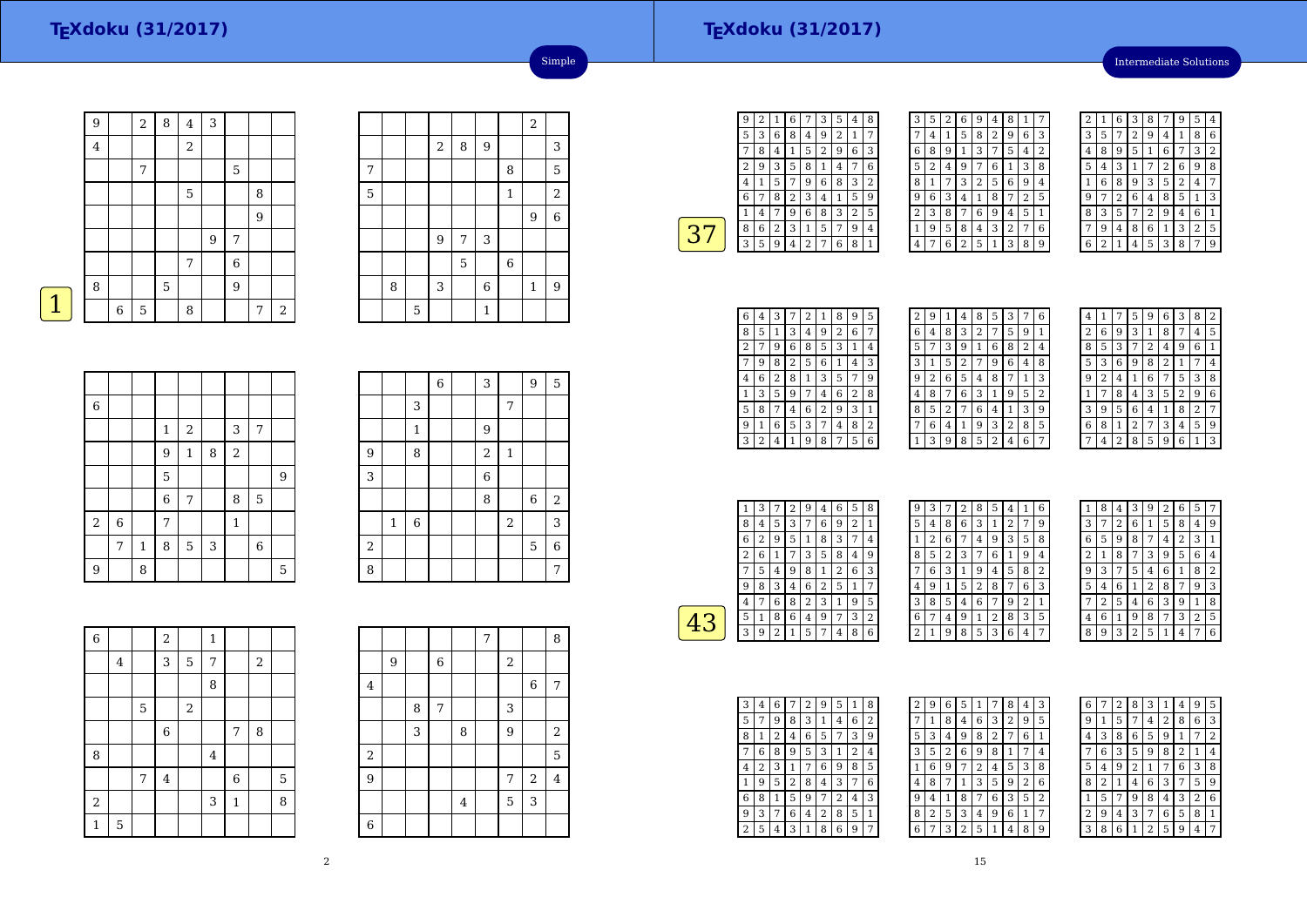| 4 | 8 | 5 | 9 | З | 2 |   |   | 6 |
|---|---|---|---|---|---|---|---|---|
|   | 2 | 9 | 1 | 6 | 4 | 8 | 3 | 5 |
| 6 | 1 | 3 |   | 8 | 5 | 4 | 2 | 9 |
| 3 | 6 | 4 | 2 | 5 | 8 |   | 9 |   |
| 8 | 7 | 2 | 6 | 1 | 9 | 3 | 5 | 4 |
| 9 | 5 | 1 | 4 | 7 | 3 | 2 | 6 | 8 |
| 1 | 3 |   | 5 | 4 | 6 | 9 | 8 | 2 |
| 5 | 9 | 8 | 3 | 2 | 7 | 6 | 4 | 1 |
| 2 | 4 | 6 | 8 | 9 | 1 | 5 | 7 | 3 |
|   |   |   |   |   |   |   |   |   |

| g | 5 | 6 | 1 | 2 | 8 | 4 | 3 |                |
|---|---|---|---|---|---|---|---|----------------|
| 4 | 3 | 1 | 6 | 7 | 9 | 2 | 5 | 8              |
| 2 | 8 | 7 | 3 | 4 | 5 | 1 | 6 | 9              |
| 8 | 6 | 3 | 7 | 9 | 2 | 5 | 1 | 4              |
| 1 | 9 | 4 | 5 | 3 | 6 | 7 | 8 | $\overline{2}$ |
|   | 2 | 5 | 4 | 8 | 1 | 3 | 9 | 6              |
| 3 | 4 | 9 | 8 | 1 |   | 6 | 2 | 5              |
| 6 | 1 | 8 | 2 | 5 | 4 | 9 | 7 | 3              |
| 5 |   | 2 | 9 | 6 | 3 | 8 | 4 | 1              |

| 7                       | 5 | 4 | 6 | 2 | 9 | 7              | З | 8 |   |
|-------------------------|---|---|---|---|---|----------------|---|---|---|
| 3                       | 1 | 2 | 7 | 8 | 4 | 3              | 5 | 6 | 9 |
|                         | 8 | 9 | 3 | 1 | 6 | 5              | 4 | 2 | 7 |
| 1                       |   | 8 | 2 | 5 | 1 | 6              | 9 | 4 | 3 |
| $\overline{\mathbf{r}}$ | 3 | 6 | 5 | 9 | 8 | 4              | 1 | 7 | 2 |
| $\mathbf{5}$            | 4 | 1 | 9 |   | 3 | $\overline{c}$ | 8 | 5 | 6 |
| 5                       | 2 | 3 | 8 | 4 | 7 | 9              | 6 | 1 | 5 |
| 3                       | 9 |   | 1 | 6 | 5 | 8              | 2 | 3 | 4 |
|                         | 6 | 5 | 4 | 3 | 2 |                | 7 | 9 | 8 |
|                         |   |   |   |   |   |                |   |   |   |

Intermediate Solutions

| 4              | 6 | 5 | 9 | $\overline{2}$ | 1 | 8              |   | 3 |
|----------------|---|---|---|----------------|---|----------------|---|---|
| 1              | 3 | 7 | 8 | 4              | 6 | $\overline{2}$ | 5 | 9 |
| $\overline{2}$ | 9 | 8 | 7 | 3              | 5 | 4              | 6 | 1 |
| 9              | 8 | 4 | 6 | 5              | 3 | 1              | 2 | 7 |
| 7              | 5 | 1 | 2 | 9              | 4 | 3              | 8 | 6 |
| 3              | 2 | 6 | 1 | 7              | 8 | 5              | 9 | 4 |
| 5              | 1 | 2 | 3 | 6              | 9 | 7              | 4 | 8 |
| 6              | 7 | 3 | 4 | 8              | 2 | 9              | 1 | 5 |
| 8              | 4 | 9 | 5 | 1              | 7 | 6              | 3 | 2 |

| 6 | 1 | 8 | 5 | 9 | 2 | З | 4            | 7 |
|---|---|---|---|---|---|---|--------------|---|
| 4 | 7 | 5 | 6 | 8 | 3 | 2 | 9            | 1 |
| 9 | 2 | 3 | 4 | 7 | 1 | 5 | 8            | 6 |
|   | 4 | 6 | 2 | 5 | 8 | 1 | 3            | 9 |
| 1 | 3 | 2 | 9 | 4 | 6 | 8 | 7            | 5 |
| 5 | 8 | 9 | 3 | 1 | 7 | 6 | 2            | 4 |
| 2 | 6 | 7 | 1 | 3 | 4 | 9 | 5            | 8 |
| 3 | 5 | 4 | 8 | 6 | 9 | 7 | $\mathbf{1}$ | 2 |
| 8 | 9 | 1 |   | 2 | 5 | 4 | 6            | 3 |

| 9                       | 5 |   | 8              | 6 | 2 | З | 1              | 4 |
|-------------------------|---|---|----------------|---|---|---|----------------|---|
| 3                       | 2 | 1 | 4              | 7 | 5 | 6 | 8              | 9 |
| 6                       | 8 | 4 | 3              | 9 | 1 | 7 | 5              | 2 |
|                         | 4 | 2 | 1              | 3 | 8 | 9 | 6              | 5 |
| 5                       | 1 | 3 | 6              | 2 | 9 | 4 | 7              | 8 |
| 8                       | 6 | 9 | 5              | 4 | 7 | 1 | $\overline{2}$ | 3 |
| 4                       | 7 | 6 | $\overline{2}$ | 8 | 3 | 5 | 9              | 1 |
| 1                       | 9 | 8 | 7              | 5 | 4 | 2 | 3              | 6 |
| $\overline{\mathbf{c}}$ | 3 | 5 | 9              | 1 | 6 | 8 | 4              | 7 |
|                         |   |   |                |   |   |   |                |   |

|                   | 4        | 8 |   | 7 | 5                  | 3 | 2 | 9             | 6              | ⇁                  | 6  | 3 | 5 | 4 | 8              | 9  | 2 |   | 9            | 2 | 8 | 6 | 7 | 4 |                | 3 | 5              |
|-------------------|----------|---|---|---|--------------------|---|---|---------------|----------------|--------------------|----|---|---|---|----------------|----|---|---|--------------|---|---|---|---|---|----------------|---|----------------|
|                   | 3        | 7 | 2 | 9 | 4                  | 6 | 5 | 8             |                | 4                  | 9  | 2 |   | 7 | 3              | 5  | 6 | 8 |              | 7 | 6 |   | 2 | 5 | 9              | 8 | 4              |
|                   | 9        | 5 | 6 | ∍ |                    | 8 | 7 | $\frac{4}{3}$ | 3              | 5                  | л. | 8 | 9 | 2 | 6              | 3  | 4 | 7 | 4            | 5 | 3 | 8 |   | 9 | $\overline{7}$ | 2 | 6              |
|                   |          | 4 | 9 | 8 | 7                  | 5 | 6 | 3             | $\Omega$<br>∠  |                    | 2  | 7 | 8 | 3 | 4              | 6  | 9 | 5 | 5            | 3 | 2 | 4 | 8 | 7 | 6              |   | 9              |
|                   | 5        | 2 | 3 |   | 6                  | 4 | 9 | 7             | 8              | 6                  | 8  | 5 | ∍ |   | 9              | 4  | 7 | 3 | 8            | 4 | 9 |   | 3 | 6 | 5              | 7 | $\overline{2}$ |
|                   | 8        | 6 | ⇁ | 3 | 9                  | 2 | 4 | 1             | 5              | 9                  | 3  | 4 | ⇁ | 6 | 5              | Ŧ. | 8 | 2 | 6            |   | 7 | 9 | 5 | 2 | 8              | 4 | 3              |
|                   | ⇁        | 3 | 4 | 5 | ∍<br>$\mathcal{L}$ |   | 8 | 6             | 9              | 3                  | 4  |   | 6 | 8 | 2              | 7  | 5 | 9 | $\mathbf{r}$ | 8 | 5 |   | 9 | 3 | 4              | 6 | 1              |
| $\mathbf{\Omega}$ | $\Omega$ | 9 | 8 | 6 | 3                  | ⇁ |   | 5             | 4              | 8                  | 7  | 9 | 4 | 5 |                | 2  | 3 | 6 | 3            | 6 |   | 5 | 4 | 8 | 2              | 9 | 7              |
|                   | 6        | 1 | 5 | 4 | 8                  | 9 | 3 | 2             | $\overline{ }$ | $\mathcal{L}$<br>∠ | 5  | 6 | 3 | 9 | $\overline{7}$ | 8  | 1 | 4 | 2            | 9 | 4 | ⇁ | 6 |   | 3              | 5 | 8              |
|                   |          |   |   |   |                    |   |   |               |                |                    |    |   |   |   |                |    |   |   |              |   |   |   |   |   |                |   |                |

| 3<br>6<br>5<br>2<br>9<br>8<br>8<br>4<br>1<br>4<br>7<br>1<br>3<br>8<br>6<br>5<br>3<br>5<br>9<br>2<br>2<br>1<br>7<br>4<br>3<br>6<br>2<br>8<br>3<br>9<br>5<br>8<br>6<br>1<br>7<br>4 | 8            |
|----------------------------------------------------------------------------------------------------------------------------------------------------------------------------------|--------------|
|                                                                                                                                                                                  | 3            |
|                                                                                                                                                                                  | 7            |
|                                                                                                                                                                                  | 2            |
| 2<br>6<br>5<br>8<br>3<br>1<br>9<br>9<br>4<br>1<br>7                                                                                                                              | 4            |
| 3<br>2<br>8<br>6<br>9<br>5<br>5<br>2<br>7<br>4<br>1<br>4                                                                                                                         | 6            |
| 3<br>5<br>6<br>3<br>5<br>8<br>9<br>2<br>7<br>7<br>4<br>1                                                                                                                         | g            |
| 3<br>5<br>9<br>6<br>8<br>2<br>9<br>2<br>1<br>7<br>4<br>1                                                                                                                         | 5            |
| 3<br>5<br>2<br>6<br>6<br>7<br>8<br>9<br>8<br>1<br>4<br>4                                                                                                                         | $\mathbf{1}$ |

| 6 | 9 | 7 | 8 | 4 | 2 |   | 5 | 3 | 8 | 5      | ∠ |        | 6 | 4 | 3 | 9 | 1 |
|---|---|---|---|---|---|---|---|---|---|--------|---|--------|---|---|---|---|---|
| 8 | 1 | 4 | 3 | 5 | 9 | 2 | 6 | 7 | 7 | 9      | 4 | 1      | 3 | 2 | 6 | 5 | 8 |
| 2 | 3 | 5 | 7 | 1 | 6 | 4 | 9 | 8 |   | 6      | 3 | 8      | 9 | 5 | 4 | 7 | 2 |
| 3 | 6 | 8 | 2 | 7 |   | 5 | 4 | 9 | 5 |        | 9 | า<br>∠ | 4 | 3 |   | 8 | 6 |
| 1 | 7 | 9 | 4 | 3 | 5 | 8 | 2 | 6 | 4 | ∍<br>∠ | 6 | 5      | 7 | 8 | 9 | 1 | 3 |
| 5 | 4 | 2 | 6 | 9 | 8 | 7 | 3 | 1 | 3 | 8      | 7 | 6      | 1 | 9 | 5 | 2 | 4 |
| 7 | 5 | 3 | 9 | 8 | 4 | 6 | 1 | 2 | 9 | ¬      |   | 4      | 2 | 6 | 8 | 3 | 5 |
| 9 | 2 | 1 | 5 | 6 | 7 | 3 | 8 | 4 | 6 | 3      | 5 | 9      | 8 | 1 | 2 | 4 | 7 |
| 4 | 8 | 6 |   | 2 | 3 | 9 | 7 | 5 | ∍ | 4      | 8 | 3      | 5 | 7 | 1 | 6 | 9 |
|   |   |   |   |   |   |   |   |   |   |        |   |        |   |   |   |   |   |

14

|   |                  |                |              |              |                |        | 3 |            |                |
|---|------------------|----------------|--------------|--------------|----------------|--------|---|------------|----------------|
|   |                  | 5              | $\sqrt{2}$   | $\mathbf{1}$ | 9              |        |   | $\sqrt{ }$ | $\overline{4}$ |
|   |                  | $\mathbf 1$    | 7            |              |                |        |   |            | $\overline{9}$ |
|   | $\,$ 6 $\,$      |                |              |              |                |        |   |            |                |
|   | 5                |                |              |              | $\overline{4}$ |        |   |            | 7              |
|   |                  | $\overline{4}$ |              |              |                | 3      | 9 |            |                |
|   | 7                | 3              | $\bf 4$      |              |                |        |   |            | $\,$ 6 $\,$    |
|   | $\boldsymbol{2}$ |                | $\mathbf{1}$ |              |                | $\,$ 6 | 7 |            | 5              |
| 7 |                  |                |              |              |                |        |   | 9          |                |
|   |                  |                |              |              |                |        |   |            |                |

|                  |             |              |       |              | 3       | $\bf 4$ |                | $\mathbf{1}$   |
|------------------|-------------|--------------|-------|--------------|---------|---------|----------------|----------------|
|                  | $\mathbf 1$ |              |       |              |         |         | 3              | 9              |
|                  |             | 7            |       |              |         |         |                |                |
|                  |             |              | 5     | 8            |         |         |                |                |
|                  | $\sqrt{2}$  |              |       | $\mathbf{1}$ |         |         | 8              |                |
| $\boldsymbol{9}$ |             |              | $\,2$ |              | $\bf 4$ |         |                | 7              |
|                  |             | $\mathbf{1}$ |       |              |         |         |                | $\overline{2}$ |
|                  |             | 9            |       |              | 8       |         | $\overline{7}$ |                |
|                  |             |              |       | $\,2$        |         | 5       | 9              | $\overline{4}$ |

| $\overline{4}$ | 8       |             |            |   | 5           | $\,$ 6 $\,$ | $\sqrt{2}$ |  |
|----------------|---------|-------------|------------|---|-------------|-------------|------------|--|
| 9              |         | 3           |            |   |             |             |            |  |
|                | 1       |             | 4          |   |             |             |            |  |
|                |         |             | 6          |   |             |             | 5          |  |
|                | 6       |             |            | 9 | 8           |             |            |  |
|                |         | 9           | $\sqrt{2}$ |   |             | 3           |            |  |
|                |         |             |            |   | $\mathbf 1$ |             | 3          |  |
| $\,$ 6 $\,$    | $\bf 4$ | $\mathbf 5$ |            |   |             | 9           |            |  |
| 8              |         |             |            |   | 6           | 4           |            |  |

|                |         |                |   |   |              | 8 |                |       |
|----------------|---------|----------------|---|---|--------------|---|----------------|-------|
|                |         | $\overline{4}$ | 3 |   |              |   | 9              |       |
|                | 3       |                |   |   |              |   |                |       |
|                |         |                |   |   | 5            |   |                |       |
|                | $\,1\,$ |                |   |   |              |   | 8              |       |
|                |         |                | 8 |   | 9            |   | $\overline{4}$ | $\,2$ |
|                | 8       | 9              |   |   | $\mathbf{1}$ |   |                |       |
| 3              |         |                |   | 5 | 7            |   |                |       |
| $\overline{4}$ | 7       | $\,2$          |   | 9 |              |   |                |       |

7

 $\frac{9}{1}$  1

4

 $\frac{3}{2}$  |  $\frac{7}{2}$ 

4

8

3

2

| $\,6$       |   |   |   | $\boldsymbol{2}$ |                  | 9 | $\mathbf{1}$   |
|-------------|---|---|---|------------------|------------------|---|----------------|
|             |   | 5 |   |                  | $\boldsymbol{6}$ |   | 8              |
| 9           | 5 |   |   |                  |                  | 7 | $\sqrt{2}$     |
|             |   |   |   | 5                |                  |   | $\overline{6}$ |
|             |   | 3 |   | 9                | 8                |   |                |
| $\,$ 8 $\,$ |   | 7 |   |                  | $\overline{a}$   |   |                |
|             |   |   | 3 | $\mathbf 1$      |                  |   |                |
|             |   | 6 |   |                  |                  |   |                |
|             | 3 | 8 |   |                  | 7                |   |                |

<sup>8</sup> <sup>5</sup>

7

 $\begin{array}{|c|c|c|c|c|}\n\hline\n7 & 2 \\
\hline\n\end{array}$ 

1 $\overline{3}$ 

1 3 2 8

4 7 9

 $\begin{array}{|c|c|c|c|c|c|c|c|c|}\n\hline\n3 & 3 & 3 \\
\hline\n\end{array}$ 

 $2 \mid 8 \mid 9 \mid 1$ 

 $\frac{4}{2}$   $\frac{2}{1}$   $\frac{5}{5}$ 

Simple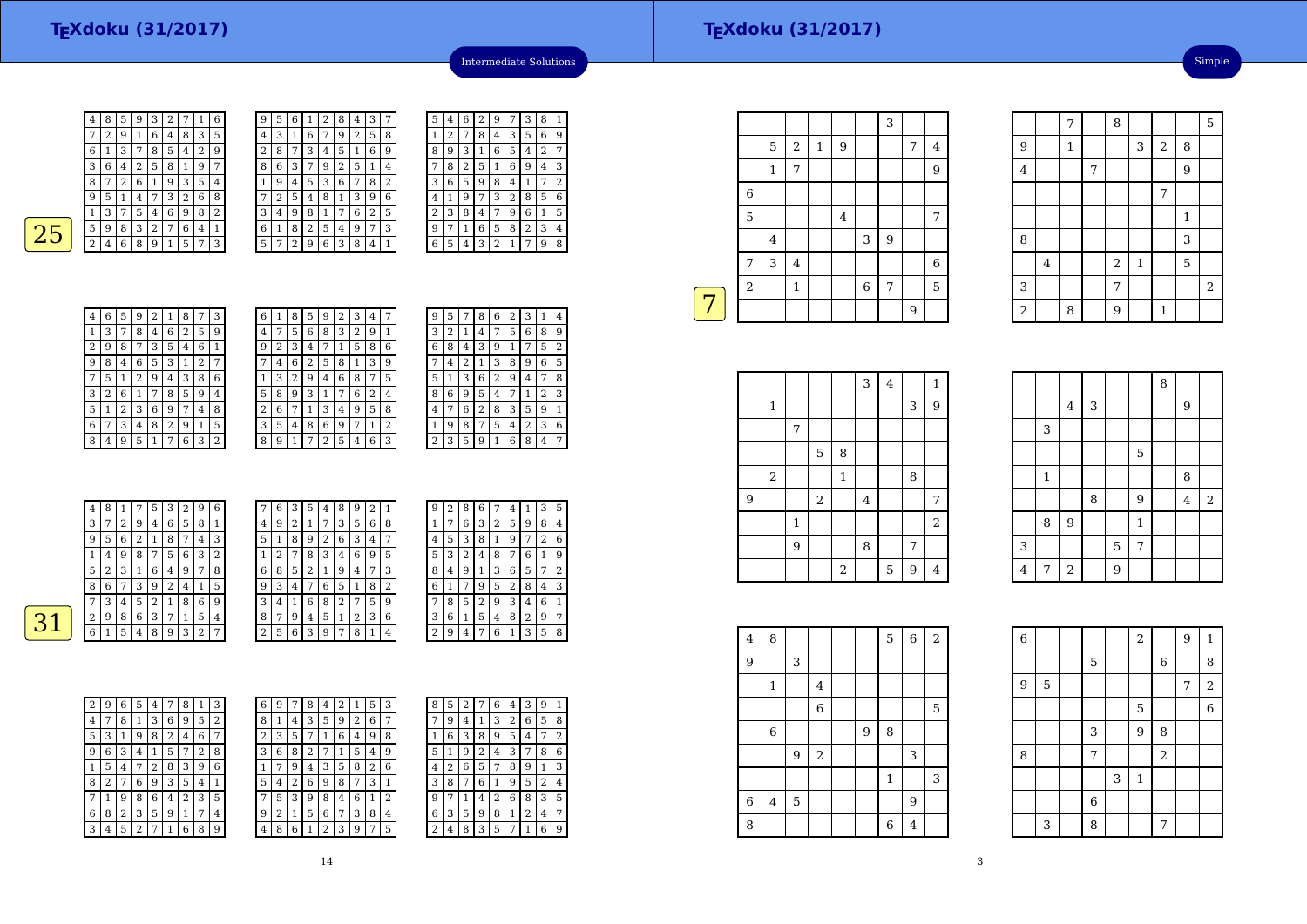## **TEXdoku (31/2017)**

Easy Solutions

|                |   |              | $\sqrt{2}$ |                |         | 9          |   |              |
|----------------|---|--------------|------------|----------------|---------|------------|---|--------------|
| 9              |   |              |            | $\mathbf{1}$   | 8       | $\sqrt{ }$ |   | 4            |
|                |   | 3            |            |                |         |            |   |              |
|                |   | $\mathbf{1}$ |            |                | $\bf 4$ |            |   |              |
|                | 8 |              |            |                | $9\,$   | $\bf 4$    |   |              |
|                |   | $\,$ 6 $\,$  | 3          | $\overline{2}$ |         |            | 8 |              |
|                |   |              |            |                |         |            |   |              |
|                |   | 7            |            |                |         | 8          |   |              |
| $\overline{4}$ | 6 |              |            | 9              | 7       |            |   | $\mathbf{1}$ |
|                |   |              |            |                |         |            |   |              |

|             |              |                | $\bf 4$        |                |                |                |              |
|-------------|--------------|----------------|----------------|----------------|----------------|----------------|--------------|
|             |              |                |                |                | $\mathbf{1}$   |                |              |
|             | 7            | $\mathbf 1$    |                |                |                | 8              |              |
|             | 3            |                | $\overline{6}$ |                |                |                |              |
| $\,$ 6 $\,$ | $\mathbf{1}$ | 7              | 5              |                |                |                | 3            |
|             |              | 8              | $\overline{a}$ |                |                |                |              |
|             |              |                |                | 5              | $\overline{6}$ |                | $\mathbf{1}$ |
|             | 8            | 5              |                | $\sqrt{2}$     |                | $\overline{4}$ | 7            |
|             |              | $\overline{a}$ | 3              | $\overline{4}$ |                |                |              |

Easy

|--|

|                |             |            | 7            |             | $\overline{9}$ |                |             |  |
|----------------|-------------|------------|--------------|-------------|----------------|----------------|-------------|--|
|                |             | 7          |              | $\mathbf 5$ |                |                |             |  |
| 5              |             | $\sqrt{2}$ |              | $\,$ 6 $\,$ |                |                |             |  |
|                |             |            |              |             |                | $\,$ 6 $\,$    |             |  |
| $\overline{4}$ |             | $\,6\,$    |              |             | 8              |                |             |  |
|                | $\mathbf 1$ |            |              |             | $\overline{2}$ | $\overline{9}$ |             |  |
|                |             |            | $\mathbf{1}$ |             | $\overline{4}$ |                |             |  |
| 8              |             |            |              |             |                |                | $\,$ 6 $\,$ |  |
|                |             | 5          | 9            | $\,2$       |                | 7              |             |  |

|                | $\mathbf{1}$ |   | 8                       |                         |   |   |   |              |
|----------------|--------------|---|-------------------------|-------------------------|---|---|---|--------------|
|                |              |   |                         |                         |   |   | 5 | $\bf 4$      |
| 8              |              |   |                         | 5                       |   | 9 |   | $\mathbf{1}$ |
| 7              |              |   |                         |                         | 3 |   |   | 9            |
|                | 8            | 9 | $\overline{\mathbf{4}}$ |                         | 7 |   |   |              |
|                |              | 3 | 6                       |                         | 8 |   |   |              |
| $\overline{6}$ |              | 7 | $\mathbf{1}$            | $\overline{\mathbf{4}}$ |   |   |   |              |
| $\mathbf{1}$   |              |   | 3                       |                         |   |   |   |              |
|                |              |   |                         |                         | 9 |   | 7 |              |

| $\overline{6}$ |   |   |                |                |                |   |                |
|----------------|---|---|----------------|----------------|----------------|---|----------------|
|                |   |   | 3              | $\,2$          | $\mathbf{1}$   |   |                |
|                |   |   | $\overline{4}$ |                | 8              | 6 | 3              |
|                |   |   |                | $\overline{4}$ |                | 7 |                |
|                |   |   | 8              |                |                |   | $\overline{2}$ |
| $\,1\,$        | 7 |   |                |                | 3              |   |                |
|                |   |   | 9              | $\overline{6}$ |                |   |                |
| 7              |   | 8 |                |                |                |   | $\mathbf{1}$   |
| 8              | 2 | 4 | 1              |                | $\overline{6}$ |   | 9              |

| 4              |       | 6           |                | 7 | 8 |              |         |  |
|----------------|-------|-------------|----------------|---|---|--------------|---------|--|
|                | 1     |             |                |   |   | 5            |         |  |
|                | 8     |             |                |   |   | 3            |         |  |
|                |       | $\mathbf 5$ | $\sqrt{2}$     |   |   |              | 7       |  |
|                |       |             | $1\,$          | 8 |   |              |         |  |
|                | $\,2$ | $\mathbf 1$ |                | 3 |   | $\,$ 6 $\,$  | $\bf 4$ |  |
|                |       | 3           | $\overline{5}$ |   |   |              |         |  |
| $\overline{2}$ |       |             |                |   |   | $\mathbf{1}$ |         |  |
|                |       |             | 8              |   | 7 |              |         |  |

| 6 | 1 | 4 | 2 | 7              | 3 | 9 | 5              | 8              |
|---|---|---|---|----------------|---|---|----------------|----------------|
| 9 | 5 | 2 | 6 | 1              | 8 | 7 | 3              | 4              |
| 8 | 7 | 3 | 9 | 4              | 5 | 1 | 6              | $\overline{2}$ |
| 3 | 9 | 1 | 8 | 5              | 4 | 2 | 7              | 6              |
| 2 | 8 | 5 | 7 | 6              | 9 | 4 | 1              | 3              |
| 7 | 4 | 6 | 3 | $\overline{2}$ | 1 | 5 | 8              | 9              |
| 5 | 3 | 9 | 1 | 8              | 2 | 6 | 4              | 7              |
| 1 | 2 | 7 | 4 | 3              | 6 | 8 | 9              | 5              |
| 4 | 6 | 8 | 5 | 9              | 7 | 3 | $\overline{2}$ | 1              |
|   |   |   |   |                |   |   |                |                |

| 8 | 2 | 6              | 4 | 1              | 5 |   | 3              | 9 |
|---|---|----------------|---|----------------|---|---|----------------|---|
| 4 | 5 | 9              | 7 | 3              | 8 | 1 | 6              | 2 |
| 3 | 7 | 1              | 9 | 6              | 2 | 5 | 8              | 4 |
| 2 | 3 | 4              | 6 | 9              | 1 | 8 | 7              | 5 |
| 6 | 1 | 7              | 5 | 8              | 4 | 2 | 9              | 3 |
| 5 | 9 | 8              | 2 | 7              | 3 | 4 | 1              | 6 |
|   | 4 | 3              | 8 | 5              | 9 | 6 | $\overline{2}$ | 1 |
| 9 | 8 | 5              | 1 | $\overline{2}$ | 6 | 3 | 4              | 7 |
|   | 6 | $\overline{2}$ | 3 | 4              | 7 | 9 | 5              | 8 |

| 3              | 6 | 1 |                | 4 | 9 | 8              | $\overline{2}$ | 5 |
|----------------|---|---|----------------|---|---|----------------|----------------|---|
| g              | 8 |   | $\overline{c}$ | 5 | 3 | 4              | 1              | 6 |
| 5              | 4 | 2 | 8              | 6 | 1 | 3              | 9              | 7 |
| $\overline{c}$ | 5 | 3 | 4              | 9 |   | 6              | 8              | 1 |
| 4              | 9 | 6 | 5              | 1 | 8 | $\overline{2}$ | 7              | 3 |
|                | 1 | 8 | 6              | 3 | 2 | 9              | 5              | 4 |
| 6              | 7 | g | 1              | 8 | 4 | 5              | 3              | 2 |
| 8              | 2 | 4 | 3              | 7 | 5 | 1              | 6              | 9 |
|                | 3 | 5 | 9              | 2 | 6 |                | 4              | 8 |

| 9 | 1 | 5 | 8 | З | 4              | 6 | 2 | 7 |
|---|---|---|---|---|----------------|---|---|---|
| 3 | 7 | 2 | 9 | 6 | 1              | 8 | 5 | 4 |
| 8 | 4 | 6 | 7 | 5 | $\overline{2}$ | 9 | 3 | 1 |
|   | 6 | 1 | 5 | 2 | 3              | 4 | 8 | 9 |
| 2 | 8 | 9 | 4 | 1 | 7              | 5 | 6 | 3 |
| 4 | 5 | 3 | 6 | 9 | 8              |   | 1 | 2 |
| 6 | 2 |   | 1 | 4 | 5              | 3 | 9 | 8 |
| 1 | 9 | 8 | 3 | 7 | 6              | 2 | 4 | 5 |
| 5 | 3 | 4 | 2 | 8 | 9              | 1 | 7 | 6 |

| 6 | 3 | 1 | 9 | 7           | 8 | 2 | 4 | 5 |
|---|---|---|---|-------------|---|---|---|---|
| 4 | 5 | 8 | 6 | 3           | 2 | 1 | 9 | 7 |
| 2 | 9 | 7 | 5 | 4           | 1 | 8 | 6 | 3 |
| 3 | 8 | 2 | 1 | 5           | 4 | 9 | 7 | 6 |
| 9 | 4 | 6 | 7 | 8           | 3 | 5 | 1 | 2 |
| 1 | 7 | 5 | 2 | 6           | 9 | 3 | 8 | 4 |
| 5 | 1 | 4 | 3 | 9           | 6 | 7 | 2 | 8 |
| 7 | 6 | 9 | 8 | 2           | 5 | 4 | 3 | 1 |
| 8 | 2 | 3 | 4 | $\mathbf 1$ | 7 | 6 | 5 | 9 |
|   |   |   |   |             |   |   |   |   |

| 4 | 5 | 6 |   |   | 8 |                |   | $\overline{2}$ |
|---|---|---|---|---|---|----------------|---|----------------|
| 3 | 1 | 7 | 6 | 2 | 9 | 5              | 8 | 4              |
| g | 8 | 2 | 4 | 5 | 1 | 3              | 6 | 7              |
| 6 | 3 | 5 | 2 | 9 | 4 | 8              | 7 | 1              |
| 7 | 9 | 4 | 1 | 8 | 6 | $\overline{2}$ | 3 | 5              |
| 8 | 2 | 1 | 7 | 3 | 5 | 6              | 4 | 9              |
| 1 | 4 | 3 | 5 | 6 | 2 | 7              | 9 | 8              |
| 2 | 7 | 8 | 9 | 4 | 3 | 1              | 5 | 6              |
| 5 | 6 | q | 8 | 1 |   | 4              | 2 | 3              |

| 6 | 1 | 4 | $\overline{c}$ | 7 | 3 | 9 | 5 | 8 |
|---|---|---|----------------|---|---|---|---|---|
| 9 | 5 | 2 | 6              | 1 | 8 | 7 | 3 | 4 |
| 8 | 7 | 3 | 9              | 4 | 5 | 1 | 6 | 2 |
| 3 | 9 |   | 8              | 5 | 4 | 2 | 7 | 6 |
| 2 | 8 | 5 | 7              | 6 | 9 | 4 | 1 | 3 |
|   | 4 | 6 | 3              | 2 | 1 | 5 | 8 | 9 |
| 5 | 3 | 9 | 1              | 8 | 2 | 6 | 4 |   |
| 1 | 2 | 7 | 4              | 3 | 6 | 8 | 9 | 5 |
| 4 | 6 | 8 | 5              | 9 | 7 | 3 | 2 | 1 |
|   |   |   |                |   |   |   |   |   |

| 8 | 2            | 6 | 4              | 1 | 5 | 7 | 3 | 9 |  |
|---|--------------|---|----------------|---|---|---|---|---|--|
| 4 | 5            | 9 | 7              | 3 | 8 | 1 | 6 | 2 |  |
| 3 | 7            | 1 | 9              | 6 | 2 | 5 | 8 | 4 |  |
| 2 | 3            | 4 | 6              | 9 | 1 | 8 | 7 | 5 |  |
| 6 | $\mathbf{1}$ | 7 | 5              | 8 | 4 | 2 | 9 | 3 |  |
| 5 | 9            | 8 | $\overline{2}$ | 7 | 3 | 4 | 1 | 6 |  |
|   | 4            | 3 | 8              | 5 | 9 | 6 | 2 | 1 |  |
| 9 | 8            | 5 | 1              | 2 | 6 | 3 | 4 | 7 |  |
|   | 6            | 2 | 3              | 4 | 7 | 9 | 5 | 8 |  |

| 3 | 6 | 1              |                | 4              | 9              | 8              | 2 | 5 |
|---|---|----------------|----------------|----------------|----------------|----------------|---|---|
| 9 | 8 | 7              | $\overline{2}$ | 5              | 3              | 4              | 1 | 6 |
| 5 | 4 | $\overline{2}$ | 8              | 6              | $\mathbf 1$    | 3              | 9 | 7 |
| 2 | 5 | 3              | 4              | 9              | 7              | 6              | 8 | 1 |
| 4 | 9 | 6              | 5              | 1              | 8              | $\overline{2}$ | 7 | 3 |
| 7 | 1 | 8              | 6              | 3              | $\overline{2}$ | 9              | 5 | 4 |
| 6 | 7 | 9              | 1              | 8              | 4              | 5              | 3 | 2 |
| 8 | 2 | 4              | 3              | 7              | 5              | $\mathbf{1}$   | 6 | 9 |
| 1 | 3 | 5              | 9              | $\overline{2}$ | 6              | 7              | 4 | 8 |

| 9 | 1 | 5 | 8 | 3 | 4 | 6 | $\overline{2}$ |   |
|---|---|---|---|---|---|---|----------------|---|
| 3 | 7 | 2 | 9 | 6 | 1 | 8 | 5              | 4 |
| 8 | 4 | 6 | 7 | 5 | 2 | 9 | 3              | 1 |
| 7 | 6 | 1 | 5 | 2 | 3 | 4 | 8              | 9 |
| 2 | 8 | 9 | 4 | 1 | 7 | 5 | 6              | 3 |
| 4 | 5 | 3 | 6 | 9 | 8 |   | 1              | 2 |
| 6 | 2 | 7 | 1 | 4 | 5 | 3 | 9              | 8 |
| 1 | 9 | 8 | 3 | 7 | 6 | 2 | 4              | 5 |
| 5 | 3 | 4 | 2 | 8 | 9 | 1 | 7              | 6 |

| 6 | 3 | 1 | 9              | 7              | 8           | 2 | 4 | 5              |
|---|---|---|----------------|----------------|-------------|---|---|----------------|
| 4 | 5 | 8 | 6              | 3              | 2           | 1 | 9 | 7              |
| 2 | 9 | 7 | 5              | 4              | $\mathbf 1$ | 8 | 6 | 3              |
| 3 | 8 | 2 | 1              | 5              | 4           | 9 | 7 | 6              |
| 9 | 4 | 6 | 7              | 8              | 3           | 5 | 1 | $\overline{2}$ |
| 1 | 7 | 5 | $\overline{2}$ | 6              | 9           | 3 | 8 | 4              |
| 5 | 1 | 4 | 3              | 9              | 6           | 7 | 2 | 8              |
| 7 | 6 | 9 | 8              | $\overline{2}$ | 5           | 4 | 3 | 1              |
| 8 | 2 | 3 | 4              | 1              | 7           | 6 | 5 | 9              |

| 4              | 5 | 6 | 3              |   | 8 | 9              | 1              | 2 |
|----------------|---|---|----------------|---|---|----------------|----------------|---|
| 3              | 1 | 7 | 6              | 2 | 9 | 5              | 8              | 4 |
| g              | 8 | 2 | 4              | 5 | 1 | 3              | 6              | 7 |
| 6              | 3 | 5 | $\overline{2}$ | 9 | 4 | 8              | 7              | 1 |
| 7              | 9 | 4 | 1              | 8 | 6 | $\overline{2}$ | 3              | 5 |
| 8              | 2 | 1 | 7              | 3 | 5 | 6              | 4              | 9 |
| 1              | 4 | 3 | 5              | 6 | 2 | 7              | 9              | 8 |
| $\overline{c}$ | 7 | 8 | 9              | 4 | 3 | 1              | 5              | 6 |
| 5              | 6 | 9 | 8              | 1 | 7 | 4              | $\overline{2}$ | 3 |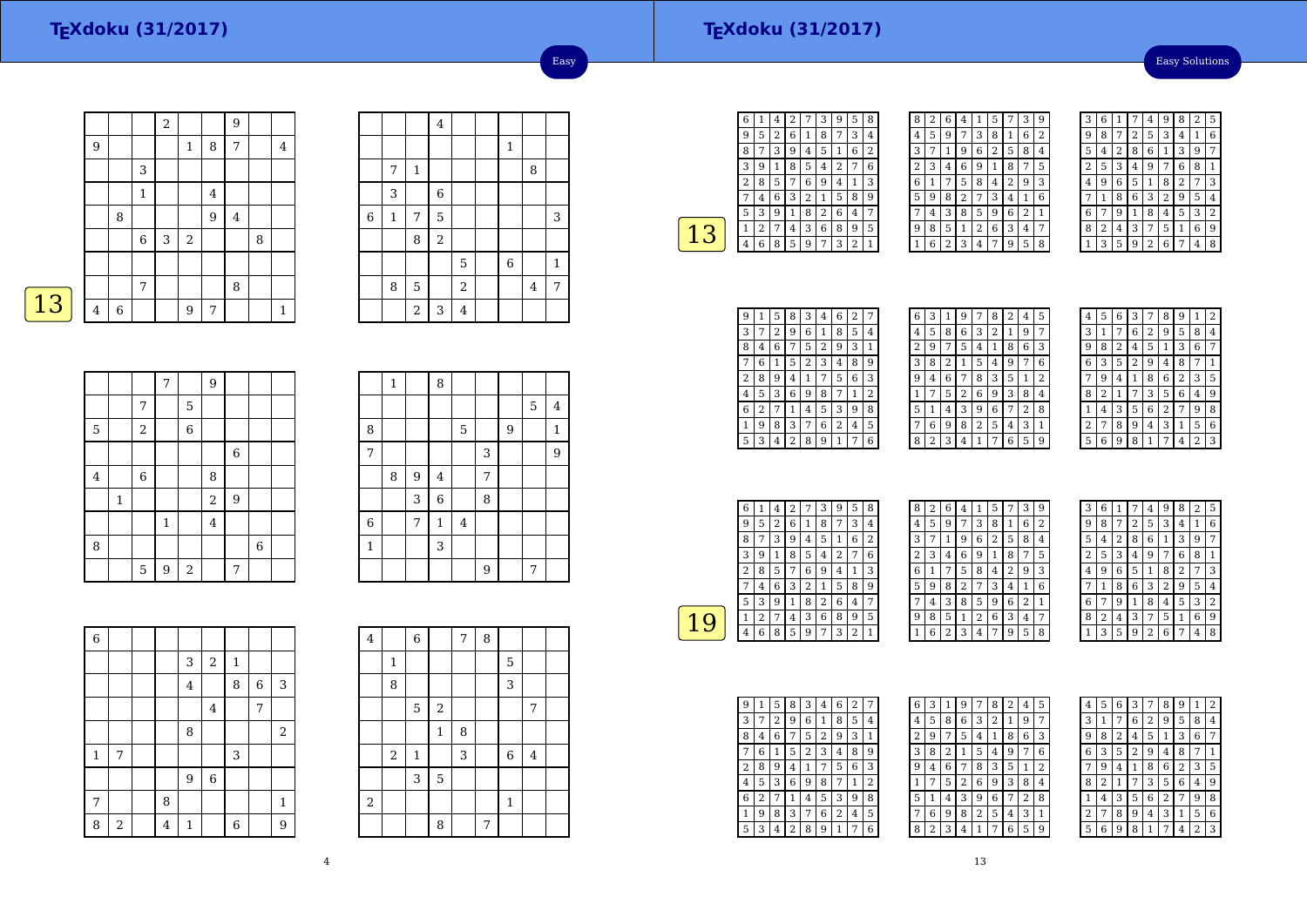Easy

1

 $\begin{array}{|c|c|c|c|c|}\n\hline\n5 & 6 & 1\n\end{array}$ 



| 3 | 4 | 8 |                | 6 | 5 | 9              | 2 | 1 |
|---|---|---|----------------|---|---|----------------|---|---|
| 1 | 5 | 6 | 2              | 8 | 9 | 7              | 4 | 3 |
|   | 2 | 9 | 1              | 3 | 4 | 8              | 6 | 5 |
| 5 | 9 | 3 | 6              | 4 | 8 | 1              | 7 | 2 |
| 8 | 7 | 4 | 5              | 1 | 2 | 3              | 9 | 6 |
| 2 | 6 | 1 | 9              | 7 | 3 | 4              | 5 | 8 |
| 9 | 1 | 2 | 8              | 5 | 7 | 6              | 3 | 4 |
| 4 | 8 | 7 | 3              | 2 | 6 | 5              | 1 | 9 |
| 6 | 3 | 5 | $\overline{4}$ | 9 | 1 | $\overline{2}$ | 8 | 7 |

|   |   | 5 |   | 3              | 9 | 6              | 4 | 2            | 8 |
|---|---|---|---|----------------|---|----------------|---|--------------|---|
| ξ | 6 | 2 | 3 | 4              | 8 | 7              | 5 | 9            |   |
| ; | 8 | 9 | 4 | 1              | 2 | 5              | 3 | 7            | 6 |
| ú | 5 | 4 | 6 | 9              | 1 | 8              | 2 | 3            | 7 |
| ì |   | 8 | 2 | 5              | 3 | 4              | 6 | $\mathbf{1}$ | 9 |
| ξ | 3 | 1 | 9 | 6              | 7 | $\overline{c}$ | 8 | 5            | 4 |
| Ł | 2 | 6 | 5 |                | 4 | 9              | 1 | 8            | 3 |
|   | 4 |   | 1 | 8              | 5 | 3              | 9 | 6            | 2 |
|   | 9 | 3 | 8 | $\overline{2}$ | 6 |                | 7 | 4            | 5 |
|   |   |   |   |                |   |                |   |              |   |

Simple Solutions

| 7            | 8 | $\overline{2}$ | 6              | 1 | 3 | 4              | 9 | 5              |
|--------------|---|----------------|----------------|---|---|----------------|---|----------------|
| 6            | 9 | 3              | 5              | 8 | 4 | 7              | 2 | 1              |
| 4            | 5 | 1              | 7              | 2 | 9 | 6              | 3 | 8              |
| 9            | 6 | 8              | 3              | 5 | 2 | 1              |   | 4              |
| 3            | 2 | 7              | 1              | 4 | 6 | 5              | 8 | 9              |
| $\mathbf{1}$ | 4 | 5              | 9              | 7 | 8 | 3              | 6 | $\overline{2}$ |
| 5            | 1 | 6              | 8              | 9 | 7 | $\overline{2}$ | 4 | 3              |
| 2            | 7 | 9              | 4              | 3 | 1 | 8              | 5 | 6              |
| 8            | 3 | 4              | $\overline{2}$ | 6 | 5 | 9              | 1 |                |

| 6            | 7 | 8 | 2 | 4 | 1 | 5 | З | 9 |
|--------------|---|---|---|---|---|---|---|---|
| 9            | 4 | 1 | 3 | 5 | 7 | 8 | 2 | 6 |
| 5            | 2 | 3 | 9 | 6 | 8 | 4 | 1 | 7 |
| 7            | 1 | 5 | 8 | 2 | 9 | 3 | 6 | 4 |
| 4            | 9 | 2 | 6 | 3 | 5 | 7 | 8 | 1 |
| 8            | 3 | 6 | 1 | 7 | 4 | 9 | 5 | 2 |
| 3            | 8 | 7 | 4 | 1 | 2 | 6 | 9 | 5 |
| 2            | 6 | 4 | 5 | 9 | 3 | 1 | 7 | 8 |
| $\mathbf{1}$ | 5 | 9 | 7 | 8 | 6 | 2 | 4 | 3 |

| З | 1 | 6 | 2 | 5              | 7 | 4 | 9              | 8 |
|---|---|---|---|----------------|---|---|----------------|---|
| 8 | 9 | 7 | 6 | 1              | 4 | 2 | 5              | 3 |
| 4 | 5 | 2 | 8 | 9              | 3 | 1 | 6              | 7 |
| 5 | 6 | 8 | 7 | $\overline{c}$ | 9 | 3 | 4              | 1 |
|   | 4 | 3 | 5 | 8              | 6 | 9 | 7              | 2 |
| 2 | 7 | 9 | 4 | 3              | 1 | 6 | 8              | 5 |
| 9 | 3 | 5 | 1 | 6              | 8 | 7 | $\overline{2}$ | 4 |
|   | 8 | 1 | 9 | 4              | 2 | 5 | 3              | 6 |
| 6 | 2 | 4 | 3 | 7              | 5 | 8 | $\mathbf{1}$   | 9 |
|   |   |   |   |                |   |   |                |   |

| 9 | 8              | 6 | 5 | 7              | 4              | 3 | 2 |   | 6 | 2 | 7 | 1 | 8              | 9 | 3 | 4 | 5 | 5 | 9 | 6              | 8 |
|---|----------------|---|---|----------------|----------------|---|---|---|---|---|---|---|----------------|---|---|---|---|---|---|----------------|---|
| 3 | 5              | 2 |   | 9              | 8              | 6 | 7 | 4 | 9 | 5 | 1 | 4 | 6              | 3 | 2 | 8 | 7 | 8 | 1 | 2              | 4 |
| 4 | 1              | 7 | 6 | 3              | 2              | 5 | 8 | 9 | 4 | 8 | 3 | 7 | 5              | 2 | 6 | 9 | 1 | 4 | 3 | 7              |   |
| 6 | 7              | 9 | 2 | 5              |                | 4 | 3 | 8 |   | 3 | 6 | 5 | $\overline{4}$ | 8 | 7 | 2 | 9 |   | 7 | 3              | 5 |
| 5 | $\overline{2}$ | 3 | 8 | $\overline{4}$ | 9              |   | 6 | 7 | 5 | 7 | 2 | 9 | 3              | 6 | 4 | 1 | 8 | 6 | 2 | $\overline{4}$ | 3 |
|   | 4              | 8 | 7 | 6              | 3              | 9 | 5 | 2 | 8 | 9 | 4 | ∍ |                | 7 | 5 | 3 | 6 | 9 | 8 | 5              | 2 |
| ⇁ | 3              | 4 | 9 | 2              | 5              | 8 | 1 | 6 | 7 | 4 | 9 | 6 | 2              | 1 | 8 | 5 | 3 | 7 | 4 |                | 9 |
| 2 | 9              |   | 3 | 8              | 6              | 7 | 4 | 5 | 3 | 1 | 5 | 8 | 7              | 4 | 9 | 6 | 2 | 2 | 5 | 9              | 6 |
| 8 | 6              | 5 | 4 | 1              | $\overline{7}$ | ∍ | 9 | 3 | 2 | 6 | 8 | 3 | 9              | 5 | 1 | 7 | 4 | 3 | 6 | 8              | 7 |

| 5 | 9 | 6 | 8            | 7              | 3              | 4 | $\overline{2}$ | 1 |
|---|---|---|--------------|----------------|----------------|---|----------------|---|
| 8 | 1 | 2 | 4            | 5              | 6              | 7 | 3              | 9 |
| 4 | 3 | 7 | $\mathbf{1}$ | 9              | $\overline{c}$ | 6 | 5              | 8 |
| 1 | 7 | 3 | 5            | 8              | 9              | 2 | 4              | 6 |
| 6 | 2 | 4 | 3            | 1              | 7              | 9 | 8              | 5 |
| 9 | 8 | 5 | 2            | 6              | 4              | 3 | 1              | 7 |
|   | 4 | 1 | 9            | 3              | 5              | 8 | 6              | 2 |
| 2 | 5 | 9 | 6            | 4              | 8              | 1 | 7              | 3 |
| 3 | 6 | 8 | 7            | $\overline{2}$ | 1              | 5 | 9              | 4 |

| 6 | 9 | 7              | 5              | 1 | 2 | 8 | 3 | 4 |  |
|---|---|----------------|----------------|---|---|---|---|---|--|
| 1 | 2 | 4              | 3              | 8 | 6 | 7 | 9 | 5 |  |
| 8 | 3 | 5              | 9              | 7 | 4 | 2 | 1 | 6 |  |
| 9 | 4 | 8              | 1              | 2 | 5 | 6 | 7 | 3 |  |
| 2 | 1 | 6              | 7              | 4 | 3 | 5 | 8 | 9 |  |
| 7 | 5 | 3              | 8              | 6 | 9 | 1 | 4 | 2 |  |
| 5 | 8 | 9              | $\overline{c}$ | 3 | 1 | 4 | 6 | 7 |  |
| 3 | 6 | 1              | 4              | 5 | 7 | 9 | 2 | 8 |  |
| 4 | 7 | $\overline{c}$ | 6              | 9 | 8 | 3 | 5 | 1 |  |

| 4 | 8 |                |   | 9      | 3 | 5 | 6 | 2 | 6              | 8 | 3              | 4 | 7 | 2 | 5              | 9 | 1 |
|---|---|----------------|---|--------|---|---|---|---|----------------|---|----------------|---|---|---|----------------|---|---|
| 9 | 2 | 3              | 5 | 6      | 8 |   | 1 | 4 | 1              | 7 | $\overline{2}$ | 5 | 9 | 3 | 6              | 4 | 8 |
| 5 | 1 | 6              | 4 | 7      | 2 | 3 | 8 | 9 | 9              | 5 | 4              |   | 6 | 8 | 3              | 7 | 2 |
| 3 | 7 | 8              | 6 | 1      | 4 | 9 | 2 | 5 | 3              | 4 | 7              | 2 | 8 | 5 | 9              | 1 | 6 |
| 2 | 6 | 4              | 3 | 5      | 9 | 8 | 7 |   | $\overline{2}$ | 1 | 6              | 3 | 4 | 9 | 8              | 5 | 7 |
| 1 | 5 | 9              | 2 | 8      | 7 | 4 | 3 | 6 | 8              | 9 | 5              | 7 | 1 | 6 | $\overline{2}$ | 3 | 4 |
| 7 | 9 | $\overline{2}$ | 8 | 4      | 6 |   | 5 | 3 | 7              | 6 | 8              | 9 | 3 | 1 | 4              | 2 | 5 |
| 6 | 4 | 5              | 7 | 3      | 1 | 2 | 9 | 8 | 4              | 2 | 9              | 6 | 5 | 7 | 1              | 8 | 3 |
| 8 | 3 | 1              | 9 | ∍<br>∠ | 5 | 6 | 4 | 7 | 5              | 3 | 1              | 8 | 2 | 4 | 7              | 6 | 9 |
|   |   |                |   |        |   |   |   |   |                |   |                |   |   |   |                |   |   |

|    |   |   |                  | $\sqrt{2}$ |              |                | 9       |   |   |
|----|---|---|------------------|------------|--------------|----------------|---------|---|---|
|    | 9 |   |                  |            | $\mathbf{1}$ | 8              | 7       |   | 4 |
|    |   |   | 3                |            |              |                |         |   |   |
|    |   |   | $\mathbf 1$      |            |              | $\overline{4}$ |         |   |   |
|    |   | 8 |                  |            |              | 9              | $\bf 4$ |   |   |
|    |   |   | $\boldsymbol{6}$ | 3          | $\sqrt{2}$   |                |         | 8 |   |
|    |   |   |                  |            |              |                |         |   |   |
|    |   |   | 7                |            |              |                | 8       |   |   |
| 19 | 4 | 6 |                  |            | 9            | 7              |         |   | 1 |
|    |   |   |                  |            |              |                |         |   |   |

|                |              |                | $\overline{7}$ |             | $\overline{9}$ |             |             |  |
|----------------|--------------|----------------|----------------|-------------|----------------|-------------|-------------|--|
|                |              | 7              |                | 5           |                |             |             |  |
| 5              |              | $\,2$          |                | $\,$ 6 $\,$ |                |             |             |  |
|                |              |                |                |             |                | $\,$ 6 $\,$ |             |  |
| $\overline{4}$ |              | $\,$ 6 $\,$    |                |             | 8              |             |             |  |
|                | $\mathbf{1}$ |                |                |             | $\overline{2}$ | 9           |             |  |
|                |              |                | $\mathbf 1$    |             | $\bf{4}$       |             |             |  |
| 8              |              |                |                |             |                |             | $\,$ 6 $\,$ |  |
|                |              | $\overline{5}$ | 9              | 2           |                | 7           |             |  |

|                | 8            | 5                       |             | $\overline{a}$ |   |                | $\bf 4$ | 7              |
|----------------|--------------|-------------------------|-------------|----------------|---|----------------|---------|----------------|
|                |              | $\overline{\mathbf{c}}$ | 3           | $\bf 4$        |   |                |         |                |
|                |              |                         |             |                |   |                |         |                |
|                |              |                         |             |                |   |                |         |                |
|                | $\mathbf{1}$ |                         | 8           |                |   |                |         |                |
|                |              |                         |             |                |   |                | 5       | $\overline{4}$ |
| $\,$ 8 $\,$    |              |                         |             | 5              |   | $\overline{9}$ |         | $\mathbf{1}$   |
| $\overline{7}$ |              |                         |             |                | 3 |                |         | 9              |
|                | 8            | 9                       | $\bf 4$     |                | 7 |                |         |                |
|                |              | 3                       | 6           |                | 8 |                |         |                |
| $\,$ 6 $\,$    |              | $\overline{7}$          | $\mathbf 1$ | $\bf 4$        |   |                |         |                |
| $\,1\,$        |              |                         | 3           |                |   |                |         |                |
|                |              |                         |             |                | 9 |                | 7       |                |

 $\begin{array}{|c|c|c|c|c|}\n\hline\n2 & 7 \\
\hline\n\end{array}$ 

 $1 \mid 3 \mid 6 \mid 4$ 

4

 $\begin{array}{|c|c|c|c|c|c|c|c|}\n\hline\n7 & 1 & 8 \\
\hline\n\end{array}$ 

5

 $1 \mid 7 \mid 5 \mid$   $3 \mid 3 \mid$ 

7

 $\frac{6}{1}$ 

 $\frac{3}{\sqrt{6}}$ 

 $\frac{8}{2}$ 

| $\overline{6}$ |                |   |                |                  |              |   |                  |
|----------------|----------------|---|----------------|------------------|--------------|---|------------------|
|                |                |   | 3              | $\boldsymbol{2}$ | $\mathbf{1}$ |   |                  |
|                |                |   | $\overline{4}$ |                  | 8            | 6 | 3                |
|                |                |   |                | $\bf 4$          |              | 7 |                  |
|                |                |   | 8              |                  |              |   | $\boldsymbol{2}$ |
| $\mathbf 1$    | 7              |   |                |                  | 3            |   |                  |
|                |                |   | 9              | $\,6\,$          |              |   |                  |
| 7              |                | 8 |                |                  |              |   | $\mathbf{1}$     |
| 8              | $\overline{2}$ | 4 | 1              |                  | 6            |   | 9                |

|   | 3 | 5 |  |  |
|---|---|---|--|--|
| 2 |   |   |  |  |
|   |   | 8 |  |  |
|   |   |   |  |  |

4

1

8

2

2

<sup>6</sup> <sup>7</sup> <sup>8</sup>

 $\frac{5}{2}$ 

1 $\frac{8}{3}$ 

 $\frac{1}{5}$ 

8 3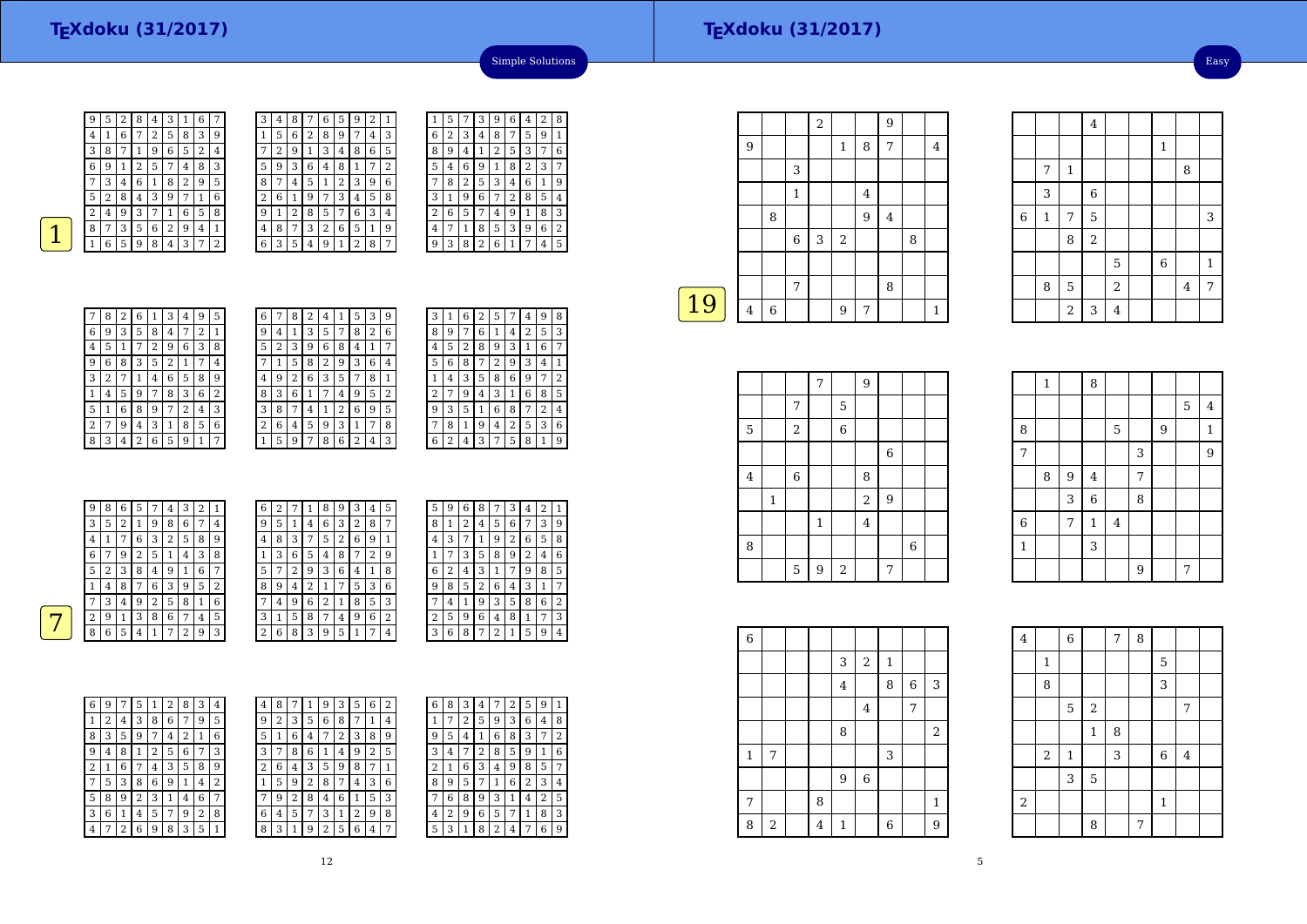| $\overline{\mathbf{4}}$ |            |         |         | 3           |              | 7              | 1 |                  |
|-------------------------|------------|---------|---------|-------------|--------------|----------------|---|------------------|
|                         | $\sqrt{2}$ | 9       |         | $\,$ 6 $\,$ |              |                | 3 |                  |
|                         |            |         |         | 8           |              | $\overline{4}$ |   | $\boldsymbol{9}$ |
| 3                       |            |         | $\,2$   |             |              | $\mathbf{1}$   |   |                  |
| 8                       |            |         |         |             |              |                |   |                  |
|                         |            | $\,1\,$ | $\bf 4$ |             |              |                |   |                  |
|                         | 3          |         |         |             | $\,6\,$      |                | 8 |                  |
|                         | 9          | 8       |         |             |              |                |   |                  |
| 2                       |            | 6       |         |             | $\mathbf{1}$ |                | 7 |                  |
|                         |            |         |         |             |              |                |   |                  |

| $\overline{9}$ | 5     |       |   | $\overline{2}$ |                |   |                         |   |
|----------------|-------|-------|---|----------------|----------------|---|-------------------------|---|
| $\overline{4}$ |       |       | 6 |                | 9              |   |                         |   |
|                | 8     |       |   |                |                |   |                         | 9 |
| 8              |       |       |   |                | $\overline{2}$ | 5 |                         |   |
|                | 9     |       | 5 |                | $\overline{6}$ |   |                         |   |
| 7              | $\,2$ |       |   | 8              |                |   |                         |   |
|                |       |       |   |                |                |   |                         | 5 |
|                |       |       |   |                | $\bf 4$        |   |                         | 3 |
|                | 7     | $\,2$ |   | $\overline{6}$ | 3              | 8 | $\overline{\mathbf{4}}$ |   |

Intermediate

|    |   | 6              | $\overline{2}$ |             |   |                |   |              | 3              |
|----|---|----------------|----------------|-------------|---|----------------|---|--------------|----------------|
|    | 3 |                | 5              |             |   | 4              | 7 |              |                |
|    | 7 | 1              |                |             |   |                |   |              | 6              |
|    |   | 3              | $\overline{4}$ | 9           |   | 6              |   |              | $\overline{2}$ |
|    |   |                |                |             |   |                |   |              |                |
|    |   |                |                |             |   | $\overline{2}$ |   | 6            |                |
|    |   |                | 7              | 6           |   |                |   | $\mathbf{1}$ |                |
|    |   |                |                | $\mathbf 5$ |   |                | 3 |              | 7              |
| 55 |   | $\overline{2}$ |                |             | 1 | 7              |   | 4            |                |
|    |   |                |                |             |   |                |   |              |                |

|                         |   | 6 | 8              |                         |   |            |                | $\overline{a}$          |
|-------------------------|---|---|----------------|-------------------------|---|------------|----------------|-------------------------|
| 8                       |   |   | 7              | $\overline{\mathbf{c}}$ |   |            |                | 5                       |
| 7                       |   |   |                | 3                       | 9 |            | $\overline{4}$ |                         |
|                         |   |   |                |                         |   |            | 7              |                         |
| $\overline{\mathbf{c}}$ |   | 7 | 3              | 5                       |   |            |                |                         |
| $\overline{\mathbf{4}}$ |   |   |                |                         |   |            |                |                         |
|                         | 3 |   |                | 7                       |   | $\sqrt{2}$ |                | $\overline{9}$          |
|                         |   |   |                |                         |   |            | $\,$ 6 $\,$    | $\overline{\mathbf{4}}$ |
| $\overline{9}$          |   | 4 | $\overline{6}$ |                         | 5 |            |                |                         |

| 5          | $\overline{4}$ |              | $\overline{a}$          | 9            |              |              |   |   |
|------------|----------------|--------------|-------------------------|--------------|--------------|--------------|---|---|
|            | $\,2$          |              |                         | $\bf 4$      | 3            | $\mathbf 5$  |   |   |
|            |                | 3            | $\mathbf 1$             |              |              |              |   |   |
| 7          |                |              |                         | $\mathbf{1}$ |              |              |   |   |
|            |                |              | $\overline{9}$          | 8            |              | $\mathbf{1}$ | 7 |   |
|            |                |              |                         |              |              |              |   |   |
| $\sqrt{2}$ |                |              | $\overline{\mathbf{4}}$ |              |              |              |   | 5 |
| 9          |                | $\mathbf{1}$ |                         | 5            |              | $\,2$        | 3 |   |
|            | 5              |              | 3                       |              | $\mathbf{1}$ |              |   |   |

|                  |       | 5              | $\overline{9}$ |   |                |   |                         |   |
|------------------|-------|----------------|----------------|---|----------------|---|-------------------------|---|
|                  |       |                |                |   | $\overline{6}$ |   |                         |   |
|                  | 9     | 8              |                |   |                | 4 | 6                       |   |
|                  |       | $\overline{4}$ | $\,$ 6 $\,$    | 5 |                |   | $\overline{\mathbf{c}}$ | 7 |
| $\overline{7}$   |       |                |                | 9 | $\bf 4$        |   |                         |   |
|                  | $\,2$ |                |                |   | 8              |   |                         |   |
|                  | 1     | $\,2$          |                |   |                |   |                         | 8 |
| $\boldsymbol{6}$ | 7     |                | 4              |   |                | 9 |                         |   |
|                  |       |                | 5              |   |                |   |                         |   |

|                |   | 8 | 5       |            | $\overline{a}$ |                |   | $\overline{7}$ |
|----------------|---|---|---------|------------|----------------|----------------|---|----------------|
| $\overline{4}$ |   | 5 | 6       |            |                |                | 9 |                |
|                |   | 3 | $\bf 4$ | $\sqrt{ }$ |                |                |   |                |
|                |   |   |         |            | 8              |                | 3 |                |
|                |   |   |         |            |                | 8              |   |                |
| 5              |   | 9 |         |            |                | $\overline{6}$ |   |                |
|                | 6 |   |         | 3          |                |                |   |                |
|                |   |   |         |            |                | 7              |   | $\sqrt{2}$     |
|                |   |   | 7       |            | 5              |                |   |                |

|                |              | 7              |   | 6            | $2 \mid$                | 3              |                |              |
|----------------|--------------|----------------|---|--------------|-------------------------|----------------|----------------|--------------|
| 3              | 2            |                | 4 | 7            |                         | $\overline{6}$ |                |              |
| $\overline{6}$ |              | $\overline{4}$ |   |              |                         |                | 5              |              |
| $\overline{7}$ |              |                |   | 3            |                         |                |                |              |
|                | $\mathbf{1}$ |                |   |              |                         |                |                |              |
|                |              |                | 5 |              | 7                       |                |                |              |
|                |              |                |   |              |                         |                | 9              | $\mathbf{1}$ |
|                |              |                | 7 | $\mathbf 5$  | $\overline{\mathbf{4}}$ |                |                |              |
| $\,2$          |              |                | 9 | $\mathbf{1}$ |                         |                | $\overline{4}$ | 7            |

|   | 7 |   |              | 4 | 8       |              | 5 |                |  |
|---|---|---|--------------|---|---------|--------------|---|----------------|--|
|   |   | 3 | 5            |   |         | 4            |   | $\overline{9}$ |  |
|   | 8 | 6 |              |   | 5       | $\mathbf{1}$ |   | 7              |  |
|   |   |   |              |   | 3       |              |   |                |  |
|   |   |   | $\mathbf{1}$ | 8 | 7       | 9            |   |                |  |
|   |   |   | 9            |   |         | 3            | 7 |                |  |
|   |   |   |              |   | $\bf 4$ |              |   |                |  |
| 4 |   | 9 |              |   |         | 5            |   | 6              |  |

|                |              |   |       |   |                | 8              |                | 7 |
|----------------|--------------|---|-------|---|----------------|----------------|----------------|---|
| 8              |              |   |       |   |                | 3              | $\mathbf{1}$   |   |
|                |              |   | 3     |   | $\overline{4}$ |                | $\overline{6}$ |   |
|                | $\mathbf{1}$ |   |       |   | 7              | $\overline{2}$ | 3              |   |
|                |              |   | $\,2$ |   |                | $\overline{6}$ |                | 8 |
|                | 9            |   |       | 6 | 8              | 7              |                |   |
| $\overline{7}$ | 6            |   |       | 9 | 3              |                |                |   |
|                |              | 9 |       |   |                |                |                |   |
| 3              |              |   |       | 7 |                |                |                |   |

|   | 4     |         |                |             |                  |   | 9 |                |
|---|-------|---------|----------------|-------------|------------------|---|---|----------------|
|   | 5     |         |                |             | $\boldsymbol{2}$ |   |   |                |
| 8 |       | $\,6\,$ |                |             |                  | 5 |   |                |
|   |       |         |                |             |                  |   | 8 | $\overline{2}$ |
|   | $\,6$ |         | 8              |             |                  |   |   | 7              |
| 7 |       |         |                | $\mathbf 5$ | 3                |   |   |                |
|   |       | 3       |                | 7           |                  |   |   | $\overline{6}$ |
|   |       | 5       | $\bf 4$        | 3           |                  |   |   | 8              |
|   |       | 4       | $\overline{6}$ |             |                  |   |   |                |

1

7

3

8

8

1 8 9

 $\begin{array}{|c|c|c|c|c|}\n\hline\n3 & 1 \\
\hline\n\end{array}$ 

<sup>3</sup> <sup>7</sup>

5 <sup>3</sup> <sup>9</sup> <sup>4</sup>

 $2 \mid 5 \mid$  7 1

4 1 5 3

2

<sup>5</sup> <sup>4</sup>

8 1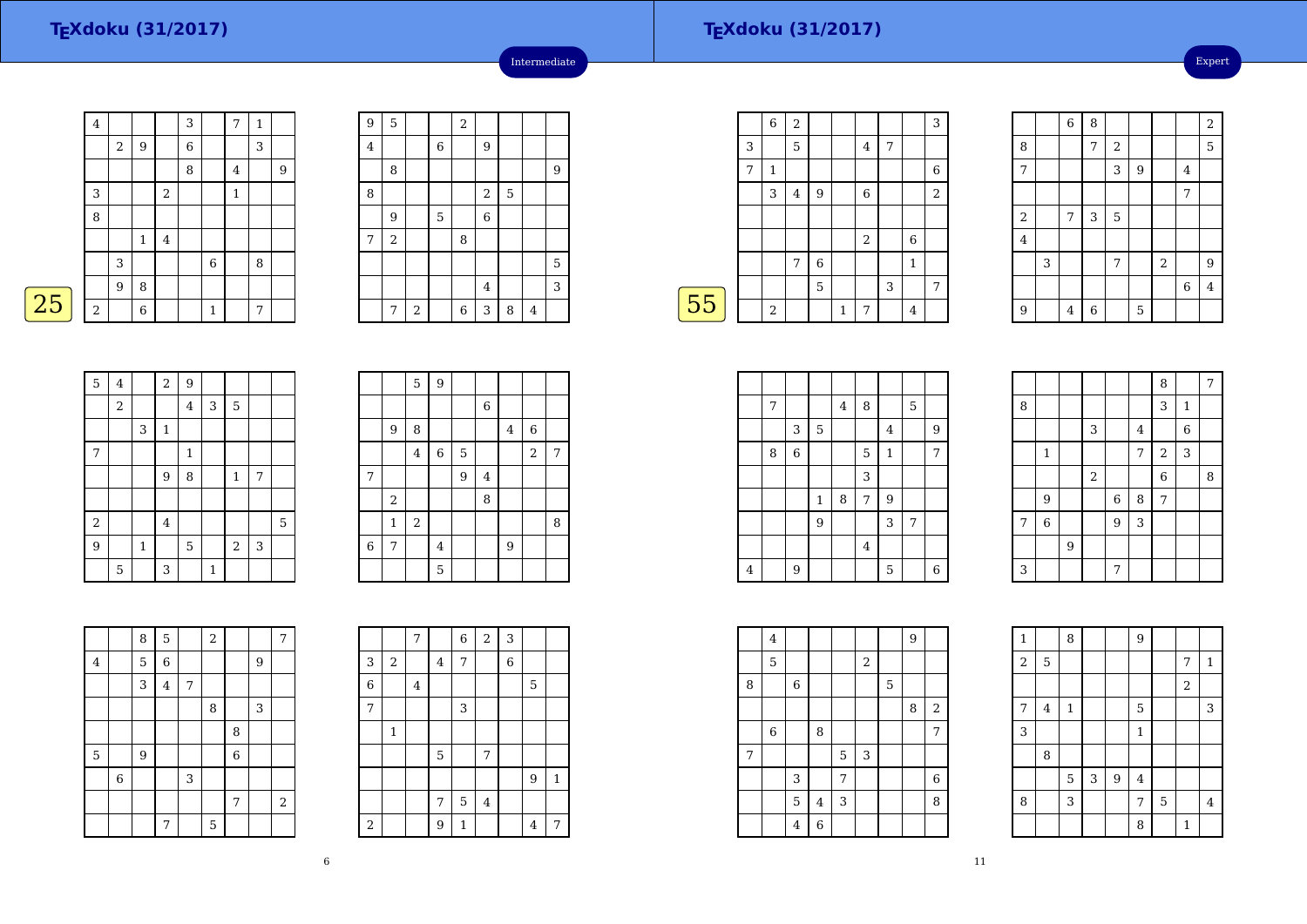49

#### **TEXdoku (31/2017)**

Intermediate

|                |                | 3            |   |       |              |                |                |             |
|----------------|----------------|--------------|---|-------|--------------|----------------|----------------|-------------|
| 7              |                |              | 9 |       |              |                |                | 5           |
|                |                |              |   |       | $\,2$        |                | $\overline{4}$ |             |
|                | $\,6$          |              |   | 7     |              | $\overline{9}$ |                |             |
| $\overline{5}$ |                | $\bf 4$      |   |       |              | 3              |                |             |
|                |                | $\sqrt{2}$   |   | $\,6$ | $\mathbf{1}$ |                |                |             |
| $\,$ 6 $\,$    |                | 9            |   |       |              | $\mathbf{1}$   |                |             |
|                | $\overline{2}$ | $\mathbf{1}$ | 7 |       |              |                |                | $\,$ 6 $\,$ |
|                | 3              |              |   |       |              | $\overline{2}$ |                |             |
|                |                |              |   |       |              |                |                |             |

|   |                |                |                         |   |   |             | 3 |                |
|---|----------------|----------------|-------------------------|---|---|-------------|---|----------------|
|   |                |                |                         |   | 9 |             |   | $\overline{2}$ |
|   | $\mathbf 1$    |                | $\overline{\mathbf{c}}$ |   |   |             | 8 |                |
|   |                |                |                         | 8 |   |             | 5 |                |
| 8 |                |                | 3                       |   |   | $\,1\,$     |   |                |
|   |                | 3              | 7                       | 5 |   |             |   |                |
|   | 8              |                |                         |   |   | $\,$ 6 $\,$ |   | 9              |
|   | $\overline{6}$ | 9              |                         |   | 3 | $\sqrt{2}$  | 7 |                |
| 7 |                | $\overline{a}$ | $\overline{6}$          |   |   |             |   | 8              |
|   |                |                |                         |   |   |             |   |                |

Expert

|    |              |                |         |   | 3              | $\overline{2}$ |                |             |
|----|--------------|----------------|---------|---|----------------|----------------|----------------|-------------|
|    |              |                |         |   |                |                | 8              | 1           |
|    | 9            | 5              |         |   | 8              |                |                |             |
|    | $\mathbf{1}$ | 4              |         | 7 |                |                |                |             |
|    |              | $\overline{2}$ | 3       |   | $\overline{4}$ | 9              |                |             |
|    | 8            |                | 7       |   |                |                |                | $\mathbf 5$ |
|    |              | 3              | $\bf 4$ |   |                |                |                | 9           |
|    |              |                |         |   |                | $\mathbf{1}$   | 5              |             |
| 31 |              |                |         |   |                |                | $\overline{2}$ | 7           |
|    |              |                |         |   |                |                |                |             |

| 7              |             | 3              | 5              |   |                |                |              |                |
|----------------|-------------|----------------|----------------|---|----------------|----------------|--------------|----------------|
|                |             |                | $\mathbf{1}$   |   |                | 5              | $\,6$        |                |
|                | $\mathbf 1$ |                |                |   | $\,$ 6 $\,$    |                | $\bf 4$      | 7              |
|                | $\,2$       |                |                |   | $\overline{4}$ | $\,$ 6 $\,$    |              |                |
|                |             |                |                |   |                | $\overline{4}$ |              | 3              |
|                |             |                |                |   |                |                |              | $\overline{a}$ |
| 3              |             |                | $\overline{6}$ |   |                | 7              | 5            |                |
| 8              |             |                |                | 5 |                |                |              |                |
| $\overline{2}$ |             | $\overline{6}$ |                |   | 7              | 8              | $\mathbf{1}$ |                |

|                |                |                         | $\mathbf 1$ |              | 9 |                | 3          | 8 |
|----------------|----------------|-------------------------|-------------|--------------|---|----------------|------------|---|
|                |                | $\sqrt{2}$              |             | 3            |   | 7              |            |   |
|                | 9              |                         |             |              |   |                |            |   |
| 7              |                |                         | 5           |              |   | 9              | $\sqrt{2}$ | 4 |
|                |                |                         |             |              |   | 5              |            |   |
| 8              |                | $\overline{\mathbf{4}}$ |             | $\mathbf{1}$ |   |                |            |   |
|                | $\overline{4}$ |                         |             |              |   | $\overline{2}$ |            |   |
| 9              | 8              | $\mathbf 1$             |             |              |   |                |            |   |
| $\overline{2}$ |                | 7                       |             |              | 5 |                |            |   |

|              |       |   | $\overline{2}$ | $\mathbf{1}$ | $\overline{5}$ | 3 |   |
|--------------|-------|---|----------------|--------------|----------------|---|---|
|              |       | 7 | 3              |              | 8              | 5 |   |
| $\,2$        |       |   |                | 7            |                |   |   |
|              |       |   |                |              | 9              |   |   |
| $\mathbf{1}$ | 5     |   |                |              |                | 8 |   |
|              |       | 8 | $\mathbf{1}$   | $\mathbf 5$  |                |   | 2 |
| $\,$ 6 $\,$  |       | 9 | 8              |              |                |   |   |
|              |       |   |                |              | $\mathbf{1}$   |   |   |
| 7            | $\,2$ |   |                | 9            |                |   |   |

| $\overline{7}$ |   |             |       | $\overline{6}$ |              |             |              | $\mathbf{1}$ |
|----------------|---|-------------|-------|----------------|--------------|-------------|--------------|--------------|
|                | 6 |             | $\,2$ |                |              | 4           |              | 5            |
|                |   |             |       |                | $\,$ 8 $\,$  |             |              |              |
|                | 8 | $\,$ 6 $\,$ |       | 7              | 3            | $\mathbf 5$ |              |              |
|                |   |             |       |                | $\bf 4$      |             | $\mathbf{1}$ | $\,$ 6 $\,$  |
| $\mathbf 1$    |   | $\bf 4$     |       |                |              | 3           |              |              |
|                |   |             |       |                | $\sqrt{2}$   |             |              | 8            |
|                |   |             |       | $\overline{4}$ | $\mathbf{1}$ |             |              | 7            |
| $\overline{4}$ |   |             | 7     | 3              |              |             |              |              |

|         |   |              | 6              |                         |   |             | 9 | 8              |
|---------|---|--------------|----------------|-------------------------|---|-------------|---|----------------|
|         |   |              |                | 8                       |   |             |   | $\overline{4}$ |
|         |   |              |                |                         | 7 | $\,$ 6 $\,$ |   | 3              |
| 8       | 7 |              |                |                         | 5 | 3           |   |                |
|         | 6 | 9            |                | $\overline{\mathbf{4}}$ |   | 7           |   |                |
|         |   | $\mathbf{1}$ |                |                         |   |             | 4 |                |
| $\bf 4$ |   |              | 7              |                         | 3 |             | 6 | 9              |
|         |   | 8            |                |                         |   |             |   |                |
|         |   | 3            | $\overline{9}$ |                         |   |             |   |                |

|             | $\,2$ |   |       |             | $\bf 4$ | $\mathbf{1}$     |             | 5              |  |
|-------------|-------|---|-------|-------------|---------|------------------|-------------|----------------|--|
| $\mathbf 1$ |       |   | 3     |             |         |                  |             | $\overline{4}$ |  |
|             |       |   |       |             | 9       | 7                |             |                |  |
|             |       |   |       |             |         | $\boldsymbol{6}$ |             |                |  |
|             | 4     | 9 |       |             | 6       |                  |             |                |  |
|             |       | 7 | $9\,$ | $\mathbf 5$ |         |                  |             |                |  |
|             |       |   |       |             | 3       | $\overline{4}$   | $\,$ 6 $\,$ | $\mathbf{1}$   |  |
|             |       |   | 5     |             |         |                  |             |                |  |
| $\,2$       |       |   | 7     |             |         | 3                |             |                |  |

|       |             |                |                | $\bf 4$          | 7              |             | $\mathbf{1}$ | 3 |
|-------|-------------|----------------|----------------|------------------|----------------|-------------|--------------|---|
|       |             |                | $\mathbf{1}$   |                  | $\,6$          |             |              |   |
|       |             |                | $\overline{9}$ |                  |                |             |              |   |
|       |             | 3              |                | $\mathbf{1}$     | $\overline{5}$ |             |              | 8 |
|       | $\mathbf 5$ | $\overline{4}$ | 7              |                  | 8              | 3           |              |   |
|       |             | 7              |                | $\boldsymbol{9}$ |                |             | $\bf 4$      |   |
|       |             |                |                |                  | $\overline{4}$ |             |              |   |
| $\,6$ | 8           |                |                | 5                |                | $\mathbf 1$ |              |   |
| 3     |             |                |                |                  |                |             |              | 9 |

7 $\begin{array}{c|c} 7 & 6 \\ \hline 1 & \end{array}$ 

2

 $3 \mid 5 \mid 8 \mid 2$ 

 $\frac{2}{5}$ 

 $3 \overline{7}$ 

<sup>8</sup> <sup>9</sup> <sup>3</sup>

 $\begin{array}{|c|c|c|c|c|} \hline 6 & 8 & 3 \\ \hline \end{array}$ 

<sup>5</sup> <sup>7</sup>

9 <sup>1</sup>

3

6

 $\begin{array}{c|c} 8 & 1 \end{array}$ 

8

2

|   |             | 7          | 8 |   | $\overline{a}$ |   | 5              | $\ensuremath{\mathsf{3}}$ |  |
|---|-------------|------------|---|---|----------------|---|----------------|---------------------------|--|
|   |             |            |   |   | 9              |   |                | 7                         |  |
|   |             |            |   |   |                | 4 |                |                           |  |
|   |             |            |   |   |                |   |                | 9                         |  |
|   |             |            |   |   |                | 8 | $\overline{2}$ |                           |  |
|   | 4           | $\sqrt{2}$ |   |   | 8              |   |                | $\,1\,$                   |  |
|   | $\mathbf 5$ | 3          |   |   |                |   | $\mathbf{1}$   |                           |  |
| 9 |             |            |   |   | $\overline{7}$ |   | 8              |                           |  |
|   | 8           |            | 1 | 2 |                |   | 7              |                           |  |